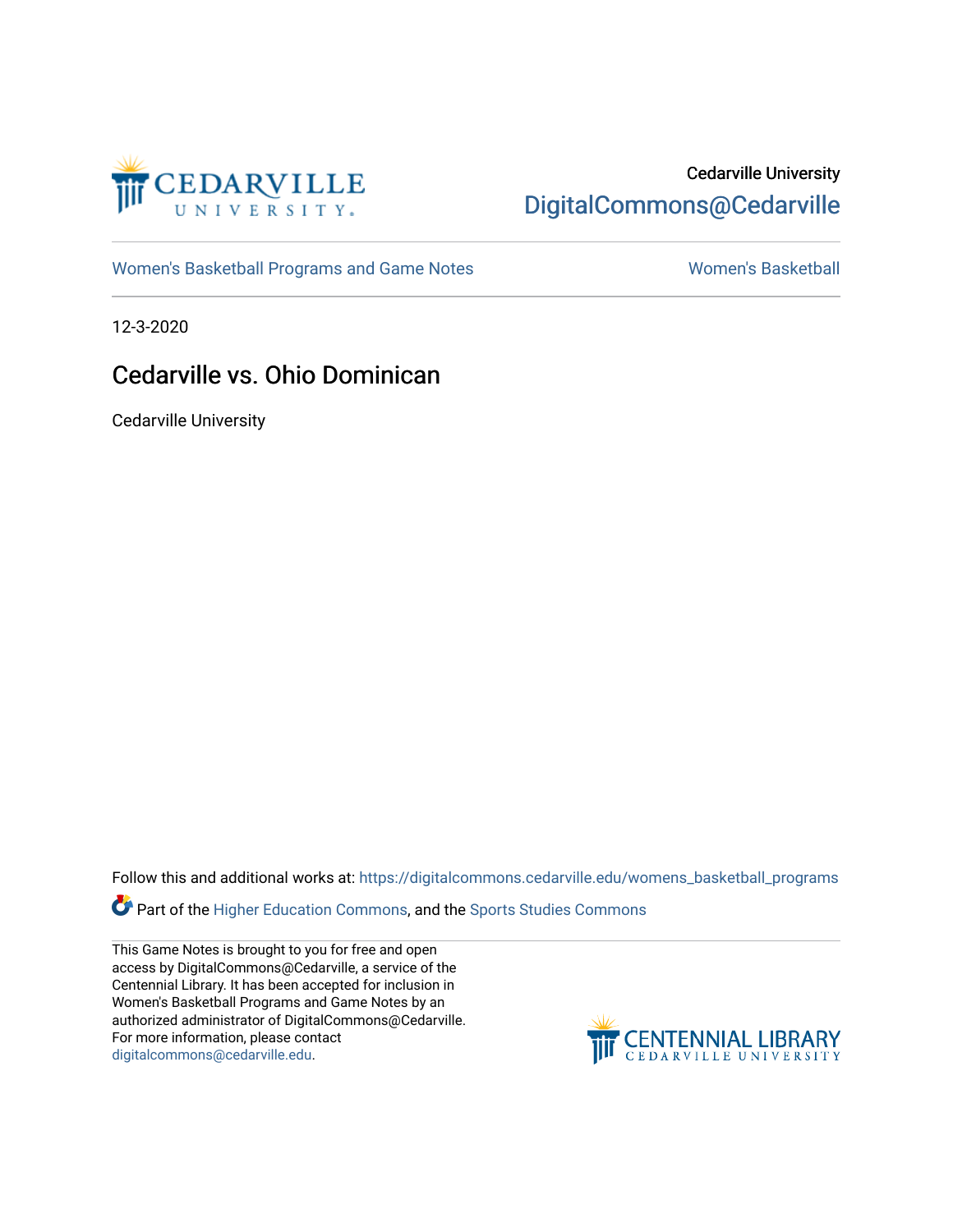

**Facebook:** CUJackets

**Instagram:** CUJackets<br>Women's Basketball Twitter: @CedarvilleWBB **Women's Basketball Twitter:** @CedarvilleW<br>**Kari Hoffman Twitter:** @ka hoffman

**Kari Hoffman Twitter:** 

# GAME #1 **Cedarville (0-0, 0-0) at Ohio Dominican (0-0, 0-0)** Thursday, Dec. 3, 2020 • 5:30 PM

Alumni Hall Columbus, Ohio

|                |                                                |            | Head Coach Kari Hoffman: 87-32, 731 (58-18 G-MAC / .763) (5th season overall and at CU)                                                                                                                                                                                                                                                                                                                                                                                                               |
|----------------|------------------------------------------------|------------|-------------------------------------------------------------------------------------------------------------------------------------------------------------------------------------------------------------------------------------------------------------------------------------------------------------------------------------------------------------------------------------------------------------------------------------------------------------------------------------------------------|
|                | 2020-21 Schedule                               |            |                                                                                                                                                                                                                                                                                                                                                                                                                                                                                                       |
|                | (All times Eastern)                            |            | A Coaching Legacy at Cedarville: Hoffman took over the Cedarville program in 2016-17 from<br>retired coach Kirk Martin who is the winningest coach in the program's 57-year history and                                                                                                                                                                                                                                                                                                               |
|                |                                                |            | accounted for 43 percent of the school's 891 all-time wins. Hoffman, a former Lady Jacket,                                                                                                                                                                                                                                                                                                                                                                                                            |
|                | <b>December</b> $(0-0, 0-0)$                   |            | previously served as an assistant at CU for seven years. She is Cedarville's second all-time<br>leading scorer with 2,275 points while ranking first in assists (644) and three-point field goals                                                                                                                                                                                                                                                                                                     |
| 3              | at Ohio Dominican*                             | 5:30 PM    | (338).                                                                                                                                                                                                                                                                                                                                                                                                                                                                                                |
| 5              | <b>FINDLAY*</b>                                | $1:00$ PM  |                                                                                                                                                                                                                                                                                                                                                                                                                                                                                                       |
| 9              | at Ursuline*                                   | 5:30 PM    | Series: CU holds a 36-28 lead in the all-time series with Ohio Dominican including a pair of                                                                                                                                                                                                                                                                                                                                                                                                          |
| 12             | <b>OHIO VALLEY*</b>                            | 1:00 PM    | victories last season - 77-55 on Jan. 2, 2020 in Cedarville and 86-73 on Jan. 18, 2020 in                                                                                                                                                                                                                                                                                                                                                                                                             |
| 16             | at Malone*                                     | 6:00 PM    | Columbus. The series first began in 1971-72 with ODU registering a 44-28 victory.                                                                                                                                                                                                                                                                                                                                                                                                                     |
| 19             | at Walsh*                                      | 1:00 PM    |                                                                                                                                                                                                                                                                                                                                                                                                                                                                                                       |
|                |                                                |            | 1,000 Point Club: Senior Ashlyn Huffman enters the season with 964 career points - needing<br>36 points to become the 28th member of the elite club at Cedarville.                                                                                                                                                                                                                                                                                                                                    |
|                | <b>January</b> (0-0, 0-0)                      |            |                                                                                                                                                                                                                                                                                                                                                                                                                                                                                                       |
| 2              | <b>TIFFIN*</b>                                 | 1:00 PM    | Long Range Weapons: Cedarville had five players with 34 or more three-point field goals in                                                                                                                                                                                                                                                                                                                                                                                                            |
| $\overline{7}$ | at Trevecca*                                   | 5:30 PM    | 2019-20 - graduated senior Abby Wolford (57), Stevie Johnting (48), Emily Chapman (41),                                                                                                                                                                                                                                                                                                                                                                                                               |
| 9              | at Kentucky Wesleyan*                          | 1:00 PM    | Isabelle Bolender (35) and Paige Garr (34).                                                                                                                                                                                                                                                                                                                                                                                                                                                           |
| 14             | <b>HILLSDALE*</b>                              | 5:00 PM    |                                                                                                                                                                                                                                                                                                                                                                                                                                                                                                       |
| 16             | at Findlay*                                    | 1:00 PM    | Abrupt Ending: Cedarville completed the 2019-20 season with a 92-62 win over visiting<br>Roberts Wesleyan in the NCCAA Midwest Region final with no fans in attendance. The                                                                                                                                                                                                                                                                                                                           |
| 21             | <b>OHIO DOMINICAN*</b>                         | 5:00 PM    | NCCAA National Tournament was cancelled due to the COVID pandemic.                                                                                                                                                                                                                                                                                                                                                                                                                                    |
| 23             | at Lake Erie*                                  | 1:00 PM    |                                                                                                                                                                                                                                                                                                                                                                                                                                                                                                       |
| 25             | <b>LAKE ERIE*</b>                              | 5:00 PM    | Division II: CU is 174-64 (.731) since becoming an active NCAA Division II member in 2012-                                                                                                                                                                                                                                                                                                                                                                                                            |
| 28             | at Ohio Valley*                                | 5:30 PM    | 13. Prior to that, the Lady Jackets made eight trips to the NAIA Division II National Tournament                                                                                                                                                                                                                                                                                                                                                                                                      |
| 30             | <b>URSULINE*</b>                               | 1:00 PM    | between 2003 and 2011.                                                                                                                                                                                                                                                                                                                                                                                                                                                                                |
|                | <b>February</b> (0-0, 0-0)                     |            |                                                                                                                                                                                                                                                                                                                                                                                                                                                                                                       |
| 6              | at Tiffin*                                     | 1:00 PM    | <b>Stinger Notes:</b>                                                                                                                                                                                                                                                                                                                                                                                                                                                                                 |
| 11             | <b>TREVECCA*</b>                               | 5:00 PM    | #0 Chapman - ranked second in assists (84) and third in steals (37); scored career-high 22                                                                                                                                                                                                                                                                                                                                                                                                            |
| 13             | <b>KENTUCKY WESLEYAN*</b>                      | 1:00 PM    | points vs. #8 Ashland                                                                                                                                                                                                                                                                                                                                                                                                                                                                                 |
| 18             | <b>WALSH*</b>                                  | 5:00 PM    | #3 Wheeler - 2020 Midwest Christian HomeSchool Conference Player of the Year; registered                                                                                                                                                                                                                                                                                                                                                                                                              |
| 20             | <b>MALONE*</b>                                 | 1:00 PM    | 1,667 career points                                                                                                                                                                                                                                                                                                                                                                                                                                                                                   |
| 27             | at Hillsdale*                                  | 1:00 PM    | #4 Garr - third-best defensive rebounder (80); tossed in season-high 18 points vs Ohio Valley                                                                                                                                                                                                                                                                                                                                                                                                         |
|                |                                                |            | #5 Huffman - 2020-21 co-captain; second-leading scorer (11.6 ppg) and top rebounder (4.8<br>rpg); 170 assists - third-best all-time at CU                                                                                                                                                                                                                                                                                                                                                             |
|                |                                                |            | #11 Bolender - 2019-20 G-MAC Freshman of the Year; third-leading scorer (10 ppg) and                                                                                                                                                                                                                                                                                                                                                                                                                  |
| $\overline{2}$ | <b>March</b> $(0-0, 0-0)$                      |            | second-best with 4.4 boards per game                                                                                                                                                                                                                                                                                                                                                                                                                                                                  |
|                | <b>G-MAC Tournament</b>                        | <b>TBA</b> | #12 Freeman - scored a season-high 7 points in a G-MAC win over Trevecca; 5 pts, 4 reb, 2                                                                                                                                                                                                                                                                                                                                                                                                             |
| $5-6$          | <b>G-MAC Tournament</b>                        | <b>TBA</b> | asst vs. Roberts Wesleyan in NCCAA MW Regional                                                                                                                                                                                                                                                                                                                                                                                                                                                        |
|                |                                                |            | #13 Johnting - led team with a .421 mark from three-point range (48-of-115); fifth all-time at                                                                                                                                                                                                                                                                                                                                                                                                        |
|                | <b>HOME GAMES IN BOLD CAPS</b>                 |            | CU (115-of-273, .421); posted a career-high 26 points vs. Findlay                                                                                                                                                                                                                                                                                                                                                                                                                                     |
|                | All Starting Times Eastern                     |            | #20 Marshall - appeared in 12 games in 2019-20; scored two points with 8 rebounds, 2<br>blocked shots and an assist                                                                                                                                                                                                                                                                                                                                                                                   |
|                | * Great Midwest Athletic Conference            |            | #23 Sweeney - 2019-20 Niagara Frontier League Player of the Year; 23 ppg, 7.5 rpg, 5.6 apg,                                                                                                                                                                                                                                                                                                                                                                                                           |
|                | Home Games Live Video Streamed on Stretch LIVE |            | 6 steals per game; All-Western NY First Team                                                                                                                                                                                                                                                                                                                                                                                                                                                          |
|                |                                                |            | #24 Mader - appeared in all 29 games last year; 5.1 points and 1.7 rebounds per game; ranked                                                                                                                                                                                                                                                                                                                                                                                                          |
|                |                                                |            | fourth with 35 assists; scored career-high 10 points 4 times                                                                                                                                                                                                                                                                                                                                                                                                                                          |
|                |                                                |            | #44 Moore - 2020-21 co-captain; averaged 3.9 points and 3.4 rebounds per game; fourth-                                                                                                                                                                                                                                                                                                                                                                                                                |
| Web:           | yellowjackets.cedarville.edu                   |            | best FG pct. (.495); scored career-high 8 points on 2 occasions                                                                                                                                                                                                                                                                                                                                                                                                                                       |
| Twitter:       | @CUJackets                                     |            | G-MAC Poll: Cedarville was pre-season picked to finish second (behind Walsh) of 12 teams                                                                                                                                                                                                                                                                                                                                                                                                              |
| Facebook:      | <b>CUJackets</b>                               |            | $H_{\text{tot}}$ $\Omega$ $\overline{\Omega}$ $\overline{\Omega}$ $\overline{\Omega}$ $\overline{\Omega}$ $\overline{\Omega}$ $\overline{\Omega}$ $\overline{\Omega}$ $\overline{\Omega}$ $\overline{\Omega}$ $\overline{\Omega}$ $\overline{\Omega}$ $\overline{\Omega}$ $\overline{\Omega}$ $\overline{\Omega}$ $\overline{\Omega}$ $\overline{\Omega}$ $\overline{\Omega}$ $\overline{\Omega}$ $\overline{\Omega}$ $\overline{\Omega}$ $\overline{\Omega}$ $\overline{\Omega}$ $\overline{\Omega}$ |

**G-MAC Poll:** Cedarville was pre-season picked to finish second (behind Walsh) of 12 teams in the G-MAC. The Lady Jackets were the 2018 outright champions, shared the 2019 title with Walsh and Kentucky Wesleyan and tied with Findlay for third in the 2019-20 campaign.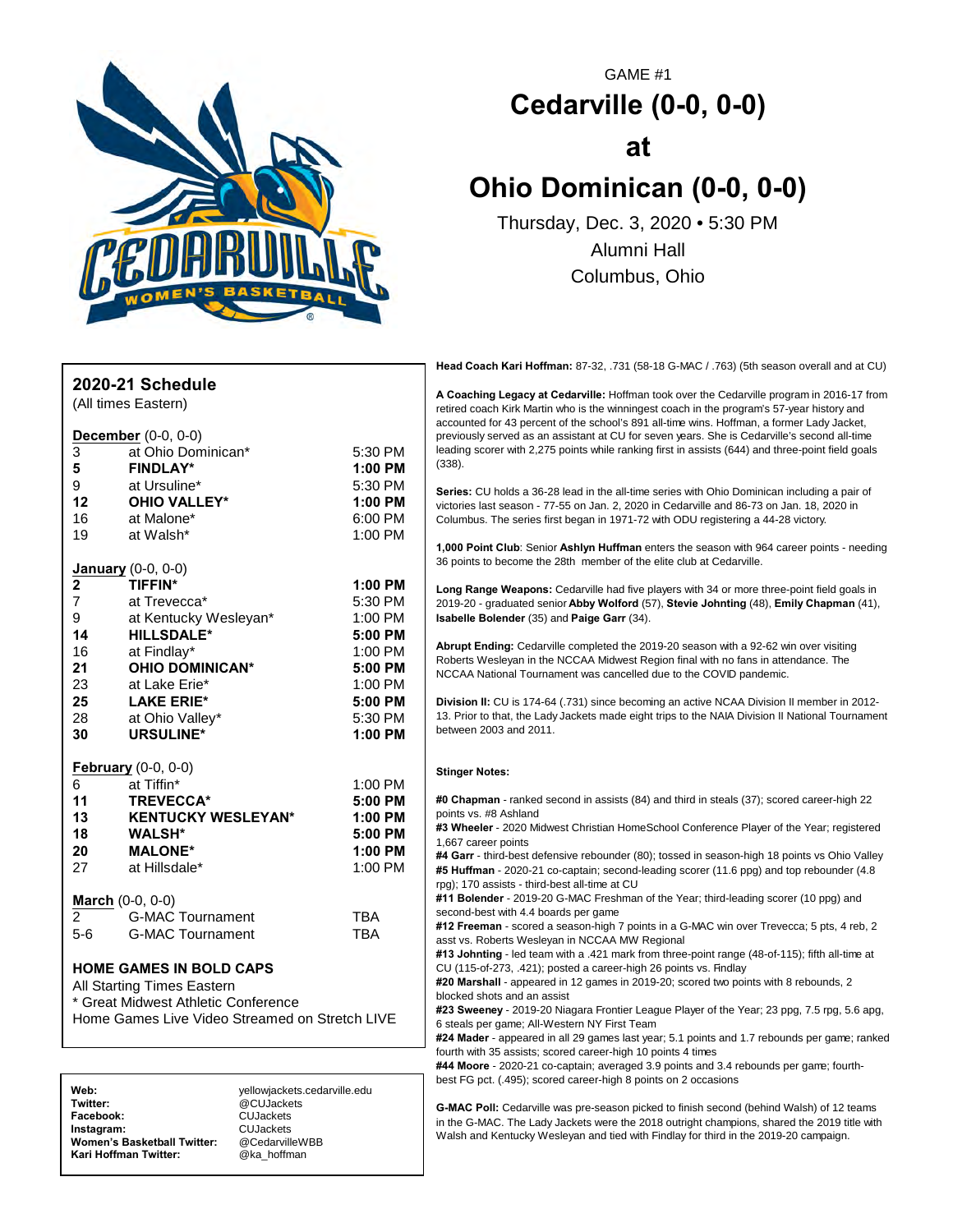# **Cedarville University**

# **"Yellow Jackets"**

# **2020-21 Women's Varsity Basketball Roster**

| No             | <b>Player</b>         | <b>Pos</b> | Ht       | Yr | <b>Hometown</b>  | <b>High School</b>         |
|----------------|-----------------------|------------|----------|----|------------------|----------------------------|
| $\mathbf 0$    | <b>Emily Chapman</b>  | G          | $5-5$    | Jr | Proctorville, OH | Fairland                   |
| 3              | Anne Wheeler          | G          | $5 - 7$  | Fr | Cincinnati, OH   | Homeschool                 |
| $\overline{4}$ | Paige Garr            | G          | $5-9$    | So | Goshen, OH       | Goshen                     |
| 5              | Ashlyn Huffman*       | G          | $5-6$    | Sr | Columbus, IN     | <b>Columbus North</b>      |
| 11             | Isabelle Bolender     | G          | $5-9$    | So | Cedarville, OH   | Cedarville                 |
| 12             | Abby Freeman          | G          | $5-6$    | So | Delta, OH        | Delta                      |
| 13             | Stevie Johnting       | G          | $5-9$    | Sr | Arcanum, OH      | Arcanum                    |
| 20             | <b>Allie Marshall</b> | F          | $5 - 11$ | So | Proctorville, OH | Fairland                   |
| 23             | Lydia Sweeney         | G          | $5 - 8$  | Fr | Grand Island, NY | <b>Grand Island Senior</b> |
| 24             | <b>Allison Mader</b>  | G          | $5 - 7$  | Jr | Tipp City, OH    | Tippecanoe                 |
| 44             | Lexi Moore*           | F          | $5 - 10$ | Jr | Beavercreek, OH  | <b>Beavercreek</b>         |

# \* Captains

# **Head Coach:** Kari Hoffman

**Assistant Coaches:** John Leonzo, Stephen Buettell, Jimmy Hoffman, Abby Wolford

#### **PRONUNCIATION GUIDE**

- 13 Stevie Johnting (JON-teeng)
- 24 Allison Mader (MAY-dur)

|    |                                                 | (2019-20 Statistics) |            |            |  |  |  |  |
|----|-------------------------------------------------|----------------------|------------|------------|--|--|--|--|
|    | <b>PROBABLE STARTERS</b>                        | <b>PPG</b>           | <b>RPG</b> | <b>APG</b> |  |  |  |  |
| G  | #4 Paige Garr (5-9, So; Goshen, OH)             | 6.4                  | 3.1        | 1.1        |  |  |  |  |
| G  | #5 Ashlyn Huffman (5-6, Sr; Columbus, IN)       | 11.6                 | 4.8        | 5.9        |  |  |  |  |
| G  | #11 Isabelle Bolender (5-9, So; Cedarville, OH) | 10.0                 | 4.4        | 1.0        |  |  |  |  |
| G  | #24 Allison Mader (5-7, Jr; Tipp City, OH)      | 5.1                  | 1.7        | 1.2        |  |  |  |  |
| F. | #44 Lexi Moore (5-10, Jr; Beavercreek, OH)      | 3.9                  | 34         | 0.7        |  |  |  |  |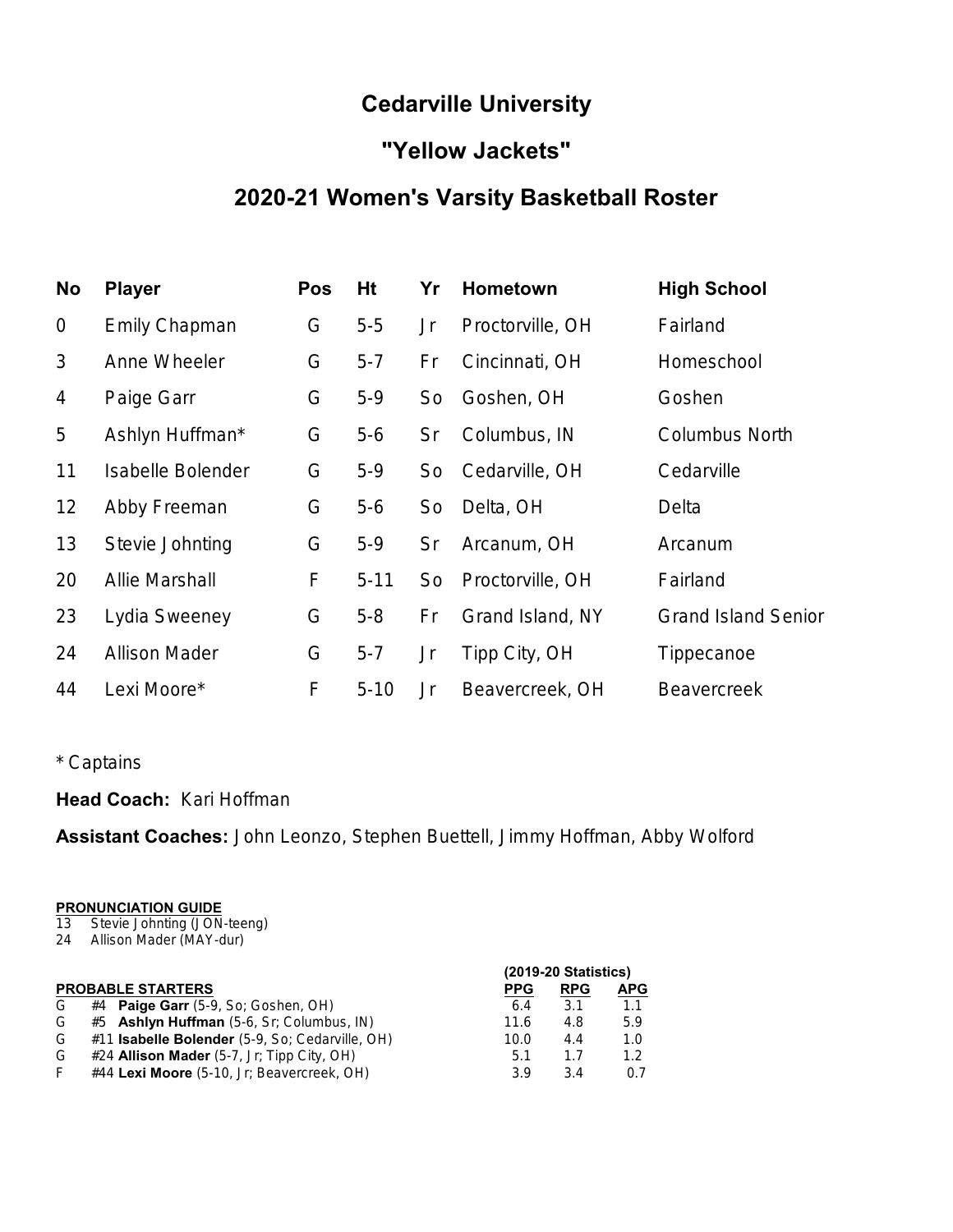

### **2019-20 Women's Basketball Cedarville Combined Team Statistics (FINAL) All games**



| <b>RECORD:</b>    | <b>OVERALL</b> | <b>HOME</b> | <b>AWAY</b> | <b>NEUTRAL</b> |
|-------------------|----------------|-------------|-------------|----------------|
| ALL GAMES         | 21-8           | $11-3$      | 8-4         | 2-1            |
| <b>CONFERENCE</b> | $13-5$         | 7-2         | 6-3         | 0-0            |
| NON-CONFERENCE    | 8-3            | $4 - 1$     | $2 - 1$     | $2 - 1$        |

|        |                    |           |      |      | Total            |      | 3-Point     |      | F-Throw      |      |     | Rebounds |      |      |     |          |     |     |              |     |          |      |
|--------|--------------------|-----------|------|------|------------------|------|-------------|------|--------------|------|-----|----------|------|------|-----|----------|-----|-----|--------------|-----|----------|------|
| ##     | Player             | gp-gs     | min  | ava  | fg-fga           | fq%  | 3fg-fga     | 3fq% | ft-fta       | ft%  | off | def      | tot  | avg  |     | pf dg    | a   |     | to blk stl   |     | pts      | avg  |
| 03     | Wolford, Abby      | 24-23     | 577  |      | 24.0 120-282     | .426 | 57-157      | .363 | 54-70        | .771 | 13  | 67       | 80   | 3.3  | 70  | $\theta$ | 40  | 45  | 8            | 41  | 351      | 14.6 |
| 05     | Huffman, Ashlyn    | 29-29     |      |      | 895 30.9 128-268 | .478 | 23-66       | .348 | 58-74        | .784 | 11  | 128      | 139  | 4.8  | 45  |          | 70  | 66  |              | 39  | 337      | 11.6 |
| 11     | Bolender, Isabelle | 29-22     | 677  |      | 23.3 116-233     | .498 | 35-86       | .407 | 23-31        | .742 | 25  | 102      | 127  | 4.4  | 50  |          | 30  | 41  |              | 29  | 290      | 10.0 |
| $00\,$ | Chapman, Emily     | $27 - 25$ |      |      | 778 28.8 91-213  | .427 | 41-125      | .328 | $30 - 36$    | .833 | 23  | 64       | 87   | 3.2  | 41  | $\Omega$ | 84  | 32  | <sub>6</sub> | 37  | 253      | 9.4  |
|        | 30 Roh, Alli       | 28-9      | 395  | 14.1 | 85-166           | .512 | $1-3$       | .333 | 21-34        | .618 | 39  | 74       | 13   | 4.0  | 80  | 4        | 18  | 30  | 32           | 10  | 192      | 6.9  |
| 04     | Garr, Paige        | 29-11     |      |      | 562 19.4 65-176  |      | .369 34-103 | .330 | $22 - 29$    | .759 | 9   | 80       | 89   | 3.1  | 31  | $\Omega$ | 31  | 35  | 5            | 16  | 186      | 6.4  |
| 13     | Johnting, Stevie   | $28-1$    | 453  |      | 16.2 57-130      |      | .438 48-115 | .417 | $3-5$        | .600 | 6   | 54       | 60   | 2.1  | 34  | $\theta$ | 14  | 17  |              | 6   | 165      | 5.9  |
| 24     | Mader, Allison     | $29 - 4$  | 487  | 16.8 | 56-117           | .479 | $11 - 46$   | .239 | 25-34        | .735 | 24  | 26       | 50   | 1.7  | 34  | $\Omega$ | 35  | 27  | 5            | 31  | 148      | 5.1  |
| 44     | Moore, Lexi        | 29-19     | 516  | 17.8 | 46-93            | .495 | $1-3$       | .333 | 19-37        | .514 | 37  | 63       | 100  | 3.4  | 67  | 4        | 20  | 20  | 5            | 18  | 112      | 3.9  |
| 23     | Peek, Cameron      | $28-1$    | 215  | 7.7  | 26-48            | .542 | $0-1$       | .000 | $10-12$      | .833 | 11  | 15       | 26   | 0.9  | 29  | $\Omega$ | 15  | 15  | 3            | 3   | 62       | 2.2  |
| 12     | DeFilippo, Anna    | $19-1$    | 90   | 4.7  | $9 - 26$         | .346 | $5-11$      | .455 | $9 - 10$     | .900 | 2   | 6        | 8    | 0.4  | 9   | $\Omega$ | 4   |     | U            |     | 32       | 1.7  |
| 10     | Freeman, Abby      | $17-0$    | 116  | 6.8  | 10-31            | .323 | $5-19$      | .263 | $2 - 4$      | 500  | 0   | 18       | 18   | 1.1  | 9   | $\Omega$ | 12  | 9   | 0            | 3   | 27       | 1.6  |
| 20     | Marshall, Allie    | $12 - 0$  | 39   | 3.3  | $2 - 5$          | .400 | $0-0$       | .000 | $0-0$        | .000 | 2   | h        | 8    | 0.7  | 8   | $\Omega$ |     | 2   | 2            | U   | 4        | 0.3  |
|        | Team               |           |      |      |                  |      |             |      |              |      | 40  | 58       | 98   |      |     |          |     | 10  |              |     |          |      |
|        | Total              | 29        | 5800 |      | 811-1788         | .454 | 261-735     | .355 | 276-376      | 734  | 242 | 761      | 1003 | 34.6 | 507 | 9        | 474 | 351 | 78           | 234 | 2159     | 74.4 |
|        | Opponents          | 29        | 5800 |      | 668-1642         | .407 | 167-523     |      | .319 377-500 | 754  | 259 | 779      | 1038 | 35.8 | 459 | 6        | 319 | 466 | 62           |     | 165 1880 | 64.8 |

| <b>TEAM STATISTICS</b>  | <b>CED</b>        | OPP       |          | Date     | Opponent                            |   | Score   | Att. |
|-------------------------|-------------------|-----------|----------|----------|-------------------------------------|---|---------|------|
| <b>SCORING</b>          | 2159              | 1880      |          | 11/8/19  | vs Ashland                          | L | 83-97   | 226  |
| Points per game         | 74.4              | 64.8      |          | 11/9/19  | at Bellarmine                       | W | $77-64$ | 438  |
| Scoring margin          | $+9.6$            |           |          | 11/16/19 | <b>CHRISTIAN BROTHERS</b>           | W | 76-71   | 437  |
| <b>FIELD GOALS-ATT</b>  | 811-1788          | 668-1642  |          | 11/20/19 | at Indianapolis                     | W | 60-55   | 217  |
| Field goal pct          | .454              | .407      |          | 11/23/19 | <b>SALEM</b>                        | W | 81-59   | 247  |
| 3 POINT FG-ATT          | 261-735           | 167-523   |          | 11/26/19 | vs Saginaw Valley State             | W | 59-57   | 133  |
| 3-point FG pct          | .355              | .319      |          | 11/27/19 | vs Northwood                        | W | 84-62   | 149  |
| 3-pt FG made per game   | 9.0               | 5.8       |          | 12/5/19  | <b>LAKE ERIE</b>                    | W | 90-69   | 154  |
| FREE THROWS-ATT         | 276-376           | 377-500   |          | 12/7/19  | <b>URSULINE</b>                     | W | 70-68   | 263  |
| Free throw pct          | .734              | .754      |          | 12/14/19 | at Kentucky Wesleyan                | L | 51-74   | 215  |
| F-Throws made per game  | 9.5               | 13.0      | $^\star$ | 12/16/19 | at Trevecca                         | W | 64-43   | 298  |
| <b>REBOUNDS</b>         | 1003              | 1038      |          | 12/19/19 | <b>WILBERFORCE</b>                  | W | 78-57   | 157  |
| Rebounds per game       | 34.6              | 35.8      |          | 12/21/19 | at Wayne State MI                   | L | 72-75   | 243  |
| Rebounding margin       | $-1.2$            |           |          | 1/2/20   | OHIO DOMINICAN                      | W | 77-55   | 474  |
| <b>ASSISTS</b>          | 474               | 319       |          | 1/9/20   | at Findlay                          | L | 67-70   | 439  |
| Assists per game        | 16.3              | 11.0      |          | 1/11/20  | at Walsh                            | L | 73-75   | 530  |
| <b>TURNOVERS</b>        | 351               | 466       |          | 1/16/20  | <b>TIFFIN</b>                       | W | 87-72   | 209  |
| Turnovers per game      | 12.1              | 16.1      |          | 1/18/20  | at Ohio Dominican                   | W | 86-73   | 273  |
| Turnover margin         | $+4.0$            |           |          | 1/25/20  | <b>OHIO VALLEY</b>                  | W | 78-52   | 477  |
| Assist/turnover ratio   | 1.4               | 0.7       |          | 1/30/20  | <b>TREVECCA</b>                     | W | $77-41$ | 364  |
| <b>STEALS</b>           | 234               | 165       |          | 2/1/20   | ALDERSON BROADDUS                   | W | 74-57   | 343  |
| Steals per game         | 8.1               | 5.7       |          | 2/13/20  | <b>MALONE</b>                       | L | 74-81   | 711  |
| <b>BLOCKS</b>           | 78                | 62        |          | 2/15/20  | at Lake Erie                        | W | 84-76   | 400  |
| Blocks per game         | 2.7               | 2.1       |          | 2/20/20  | at Hillsdale                        | W | 66-53   | 378  |
| ATTENDANCE              | 4662              | 4364      |          | 2/22/20  | at Malone                           | W | 66-50   | 175  |
| Home games-Avg/Game     | 14-333            | 12-321    |          | 2/26/20  | <b>FINDLAY</b>                      | L | 56-64   | 380  |
| Neutral site-Avg/Game   |                   | $3 - 169$ |          | 2/29/20  | at Ohio Valley                      | W | 84-65   | 250  |
|                         |                   |           |          | 3/3/20   | <b>MALONE</b>                       | L | 73-83   | 396  |
| Score by Periods<br>1st | 2nd<br>3rd<br>4th | Totals    | %        | 3/11/20  | ROBERTS WESLEYAN                    | W | 92-62   | 50   |
| 531<br>Cedarville       | 523<br>557<br>548 | 2159      |          |          |                                     |   |         |      |
| 449<br>Opponents        | 455<br>516<br>460 | 1880      |          |          | * Great Midwest Athletic Conference |   |         |      |

Great Midwest Athletic Conference

+ Midwest Region Crossover

# G-MAC Tournament

% NCCAA Midwest Regional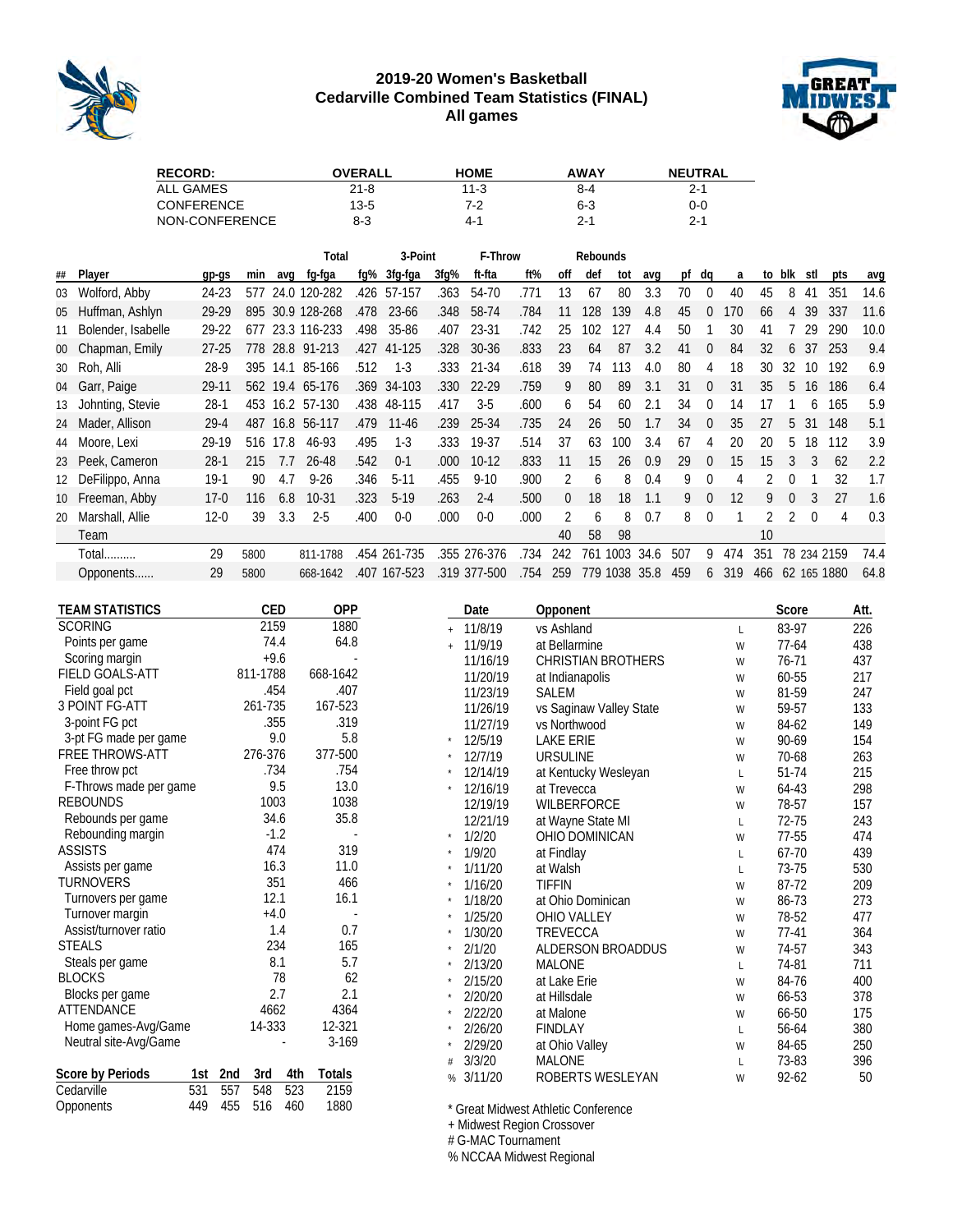

# **Kari Hoffman, Head Women's Basketball Coach Cedarville University**

Kari (Flunker) Hoffman has been Cedarville University's head women's basketball coach since the 2016-17 season.

Hoffman was promoted after serving as an assistant coach with the Lady Jackets from 2010-16. She was previously at her alma mater as an assistant for women's basketball and softball during the 2007-08 academic year.

During her time as assistant coach, Cedarville posted a 135-50 record with two conference championships and the program's first-ever trip to the NCAA Division II Championship in 2015.

The Florence, Wisconsin native spent the 2008-09 and 2009-10 seasons at NCAA Division I Green Bay. She was the Director of Women's Basketball Operations for the Phoenix, who qualified for the NCAA Tournament each year.

Hoffman earned her degree in multi-age physical education from the University in 2005 and a master's degree in athletic administration and coaching from Concordia University (Calif.) in 2011.

Kari and her husband, Jimmy, reside in Springfield with their three children.

# **The Hoffman File**:

G-MAC Regular Season Champions (2017-18, 2018-19) NCCAA Midwest Region Coach of the Year (2018-19, 2019-20) G-MAC Coach of the Year (2017-18) 3 NCCAA All-Americans - 1 NCCAA Midwest Region Player of the Year 9 All-NCCAA Midwest Region players - 10 All-Conference players 2 All-Conference Defense players - 1 Conference Freshman of the Year 14 NCCAA Scholar-Athletes - 31 All-Conference Academic Team players

### **Cedarville Career Coaching Record:**

|                              |  | Overall Conference    |               |                   |
|------------------------------|--|-----------------------|---------------|-------------------|
|                              |  | W L Pct W L Pct Place |               |                   |
|                              |  |                       |               |                   |
| 2016-17 19 11 633            |  |                       | 9 5 643 3rd   |                   |
| 2017-18 24 6 800             |  |                       | 18 4 .818 1st |                   |
| 2018-19 23 7 767             |  |                       |               | 18 4 .818 tie 1st |
| 2019-20 21 8 724             |  |                       |               | 13 5 .722 tie 3rd |
|                              |  |                       |               |                   |
| 763. Totals 87 32 .731 58 18 |  |                       |               |                   |

# **Cedarville Playing Career (2001-05):**

NAIA Division II All-America First Team (2004, 2005) NAIA Division II All-America Second Team (2003) NAIA National All-Tournament Team (2004, 2005) NAIA National Tournament Hustle Award (2004) NCCAA National Player of the Year (2005) NCCAA All-America First Team (2004, 2005) NCCAA Midwest Region Player of the Year (2004, 2005) American Mideast Conference Player of the Year (2004, 2005) All-AMC First Team (2003, 2004, 2005) Cedarville's second all-time leading scorer (2,275 points) CU's all-time leader in 3-pt FGM (338), 3-pt FG Pct. (.458), and games played (142) Led team to records of 124-18 overall and 68-6 AMC NAIA Division II National Runner-Up (2004, 2005) American Mideast Conference Champions (2003, 2004, 2005) Member of 2005 NCCAA Championship volleyball team



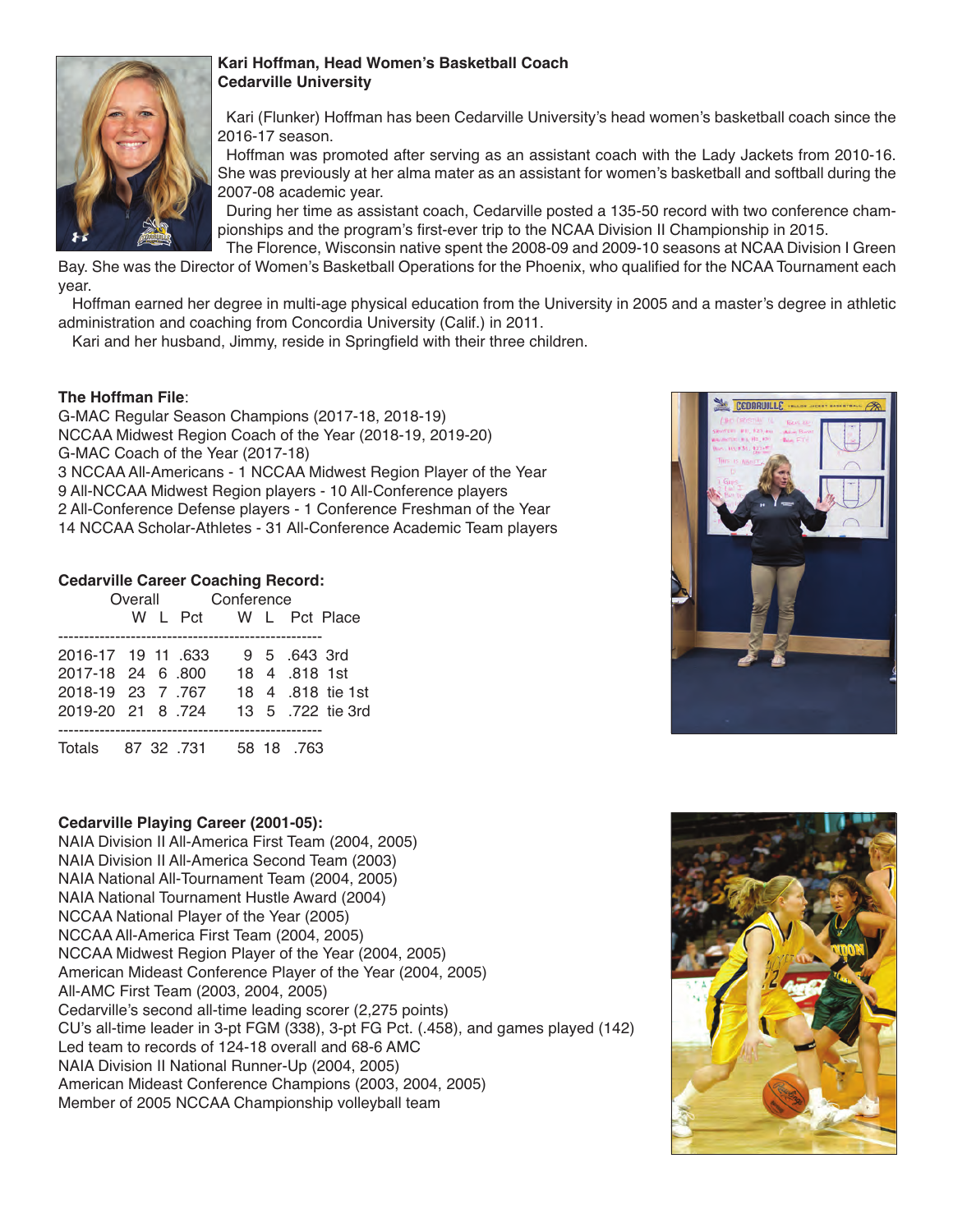#### **SEASON HIGHS - CAREER HIGHS | thru March 11, 2020**

(Number of times accomplished) vs/at Last Opponent

|               | <b>Season Highs</b> |                                  | #0 EMILY CHAPMAN      |               |                | <b>Career Highs</b>          |
|---------------|---------------------|----------------------------------|-----------------------|---------------|----------------|------------------------------|
| Points        | 22                  | vs. Ashland, 11/8/19             |                       | Points        | 22             | vs. Ashland, 11/8/19         |
| Rebs          | 8                   | at Wayne State, 12/21/19         |                       | Rebs          | 8              | at Wayne State, 12/21/19     |
| Assists       | 8                   | at Malone, 2/22/20               |                       | Assists       | 8              | at Malone, 2/22/20           |
| <b>Steals</b> | 4                   | at Ohio Valley, 2/29/20          |                       | <b>Steals</b> | 4              | at Ohio Valley, 2/29/20      |
| <b>Blocks</b> | 1(5)                | at Hillsdale, 2/20/20            |                       | <b>Blocks</b> | 1 $(8)$        | at Hillsdale, 2/20/20        |
|               |                     |                                  |                       |               |                |                              |
|               | <b>Season Highs</b> |                                  | #3 ANNE WHEELER       |               |                | <b>Career Highs</b>          |
| Points        |                     |                                  |                       | Points        |                |                              |
| Rebs          |                     |                                  |                       | Rebs          |                |                              |
| Assists       |                     |                                  |                       | Assists       |                |                              |
| <b>Steals</b> |                     |                                  |                       | <b>Steals</b> |                |                              |
| <b>Blocks</b> |                     |                                  |                       | <b>Blocks</b> |                |                              |
|               | <b>Season Highs</b> |                                  | #4 PAIGE GARR         |               |                | <b>Career Highs</b>          |
| Points        | 18                  | at Ohio Valley, 2/29/20          |                       | Points        | 18             | at Ohio Valley, 2/29/20      |
| Rebs          | 9                   | at Hillsdale, 2/20/20            |                       | Rebs          | 9              | at Hillsdale, 2/20/20        |
| Assists       | 4                   | at Trevecca, 12/16/19            |                       | Assists       | 4              | at Trevecca, 12/16/19        |
| <b>Steals</b> | 3                   | vs. Saginaw Valley St., 11/26/19 |                       | <b>Steals</b> | 3              | vs. Saginaw Valley, 11/26/19 |
| <b>Blocks</b> | 2                   | vs. Malone, 3/3/20               |                       | <b>Blocks</b> | $\overline{2}$ | vs. Malone, 3/3/20           |
|               |                     |                                  |                       |               |                |                              |
|               | <b>Season Highs</b> |                                  | #5 ASHLYN HUFFMAN     |               |                | <b>Career Highs</b>          |
| Points        | 30                  | at Lake Erie, 2/15/20            |                       | Points        | 30             | at Lake Erie, 2/15/20        |
| Rebs          | 10                  | vs. Ursuline, 12/7/19            |                       | Rebs          | 10             | vs. Ursuline, 12/7/19        |
| Assists       | 11                  | at Findlay, 1/9/20               |                       | Assists       | 11             | at Findlay, 1/9/20           |
| <b>Steals</b> | 4(2)                | vs. Findlay, 2/26/20             |                       | <b>Steals</b> | 4(2)           | vs. Findlay, 2/26/20         |
| <b>Blocks</b> | 1(3)                | vs. Ohio Valley, 1/25/20         |                       | <b>Blocks</b> | 1(6)           | vs. Ohio Valley, 1/25/20     |
|               | <b>Season Highs</b> |                                  | #11 ISABELLE BOLENDER |               |                | <b>Career Highs</b>          |
| Points        | 22                  | at Findlay, 1/9/20               |                       | Points        | 22             | at Findlay, 1/9/20           |
| Rebs          | 8                   | at Ohio Valley, 2/29/20          |                       | Rebs          | 8              | at Ohio Valley, 2/29/20      |
| Assists       | 5                   | vs. Ursuline, 12/7/19            |                       | Assists       | 5              | vs. Ursuline, 12/7/19        |
| <b>Steals</b> | 4(2)                | vs. Findlay, 2/26/20             |                       | <b>Steals</b> | 4(2)           | vs. Findlay, 2/26/20         |
| <b>Blocks</b> | 1 $(7)$             | at Ohio Valley, 2/29/20          |                       | <b>Blocks</b> | 1 $(7)$        | at Ohio Valley, 2/29/20      |
|               |                     |                                  |                       |               |                |                              |
|               | <b>Season Highs</b> |                                  | #12 ABBY FREEMAN      |               |                | <b>Career Highs</b>          |
| Points        | 7                   | vs. Trevecca, 1/30/20            |                       | Points        | $\overline{7}$ | vs. Trevecca, 1/30/20        |
| Rebs          | 5                   | vs. Ohio Valley, 1/25/20         |                       | Rebs          | 5              | vs. Ohio Valley, 1/25/20     |
| Assists       | 3                   | vs. Salem, 11/23/19              |                       | Assists       | 3              | vs. Salem, 11/23/19          |
| <b>Steals</b> | 1(3)                | at Ohio Valley, 2/29/20          |                       | <b>Steals</b> | 1(3)           | at Ohio Valley, 2/29/20      |
| <b>Blocks</b> | 0                   |                                  |                       | <b>Blocks</b> | 0              |                              |
|               |                     |                                  |                       |               |                |                              |
|               | <b>Season Highs</b> |                                  | #13 STEVIE JOHNTING   |               |                | <b>Career Highs</b>          |
| Points        | 26                  | vs. Findlay, 2/26/20             |                       | Points        | 26             | vs. Findlay, 2/26/20         |
| Rebs          | 6                   | at Ohio Dominican, 1/18/20       |                       | Rebs          | 6(2)           | at Ohio Dominican, 1/18/20   |
| Assists       | 4                   | vs. Lake Erie, 12/5/19           |                       | Assists       | 4              | vs. Lake Erie, 12/5/19       |
| <b>Steals</b> | 1 $(6)$             | vs. Malone, 3/3/20               |                       | <b>Steals</b> | 3              | at KY Wesleyan, 2/1/18       |
| <b>Blocks</b> | 1                   | at Trevecca, 12/16/19            |                       | <b>Blocks</b> | 1(7)           | at Trevecca, 12/16/19        |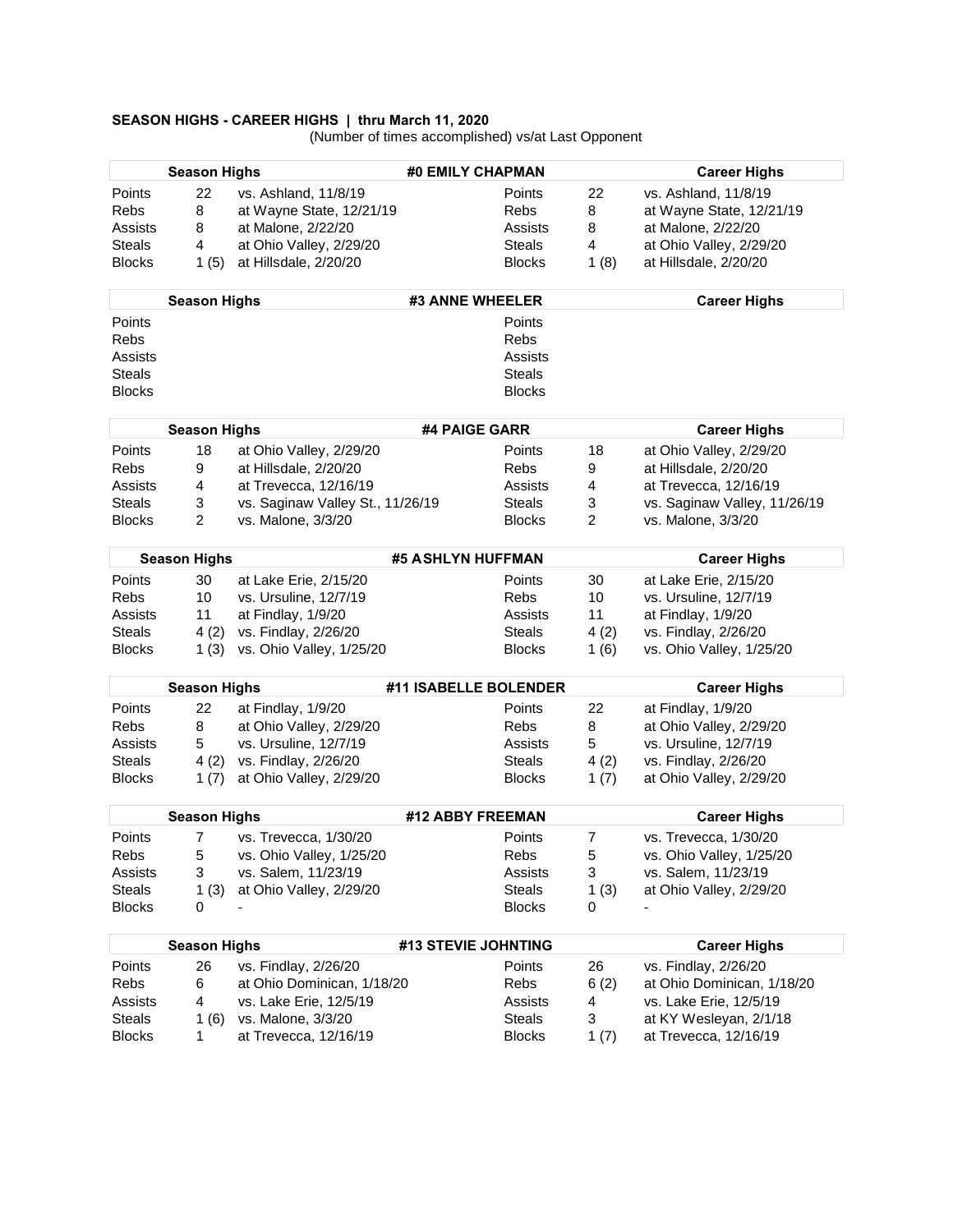|               | <b>Season Highs</b> |                               | #20 ALLIE MARSHALL |               |         | <b>Career Highs</b>           |
|---------------|---------------------|-------------------------------|--------------------|---------------|---------|-------------------------------|
| Points        | 2(2)                | vs. Roberts Wesleyan, 3/11/20 |                    | <b>Points</b> | 2(2)    | vs. Roberts Wesleyan, 3/11/20 |
| <b>Rebs</b>   | 2(2)                | vs. Trevecca, 1/30/20         |                    | <b>Rebs</b>   | 2(2)    | vs. Trevecca, 1/30/20         |
| Assists       |                     | vs. Trevecca, 1/30/20         |                    | Assists       |         | vs. Trevecca, 1/30/20         |
| <b>Steals</b> |                     | $\overline{\phantom{0}}$      |                    | <b>Steals</b> | 0       |                               |
| <b>Blocks</b> | 1(2)                | vs. Alderson Broaddus, 2/1/20 |                    | <b>Blocks</b> | 1 $(2)$ | vs. Ald. Broaddus, 2/1/20     |

| <b>Season Highs</b> | #23 LYDIA SWEENEY | <b>Career Highs</b> |
|---------------------|-------------------|---------------------|
| Points              | Points            |                     |
| Rebs                | Rebs              |                     |
| Assists             | Assists           |                     |
| <b>Steals</b>       | <b>Steals</b>     |                     |
| <b>Blocks</b>       | <b>Blocks</b>     |                     |

|               | <b>Season Highs</b> |                                      | #24 ALLISON MADER |               |       | <b>Career Highs</b>           |
|---------------|---------------------|--------------------------------------|-------------------|---------------|-------|-------------------------------|
| Points        |                     | 10 (4) vs. Roberts Wesleyan, 3/11/20 |                   | <b>Points</b> | 10(4) | vs. Roberts Wesleyan, 3/11/20 |
| <b>Rebs</b>   |                     | vs. Ohio Valley, 1/25/20             |                   | <b>Rebs</b>   | 6     | vs. Ohio Valley, 1/25/20      |
| Assists       | 5                   | vs. Roberts Wesleyan, 3/11/20        |                   | Assists       | 5     | vs. Roberts Wesleyan, 3/11/20 |
| <b>Steals</b> | 4                   | at Lake Erie, 2/15/20                |                   | <b>Steals</b> | 4     | at Lake Erie, 2/15/20         |
| <b>Blocks</b> |                     | vs. Ursuline, 12/7/19                |                   | <b>Blocks</b> |       | vs. Ursuline, 12/7/19         |

|               | <b>Season Highs</b> |                                  | #44 LEXI MOORE |      | <b>Career Highs</b>           |
|---------------|---------------------|----------------------------------|----------------|------|-------------------------------|
| Points        | 8 (2)               | at Malone, 2/22/20               | Points         | 8(2) | at Malone, 2/22/20            |
| <b>Rebs</b>   | 7 (3)               | vs. Malone, 2/13/20              | <b>Rebs</b>    | 9    | vs. Tiffin, 2/16/19           |
| Assists       |                     | vs. Christian Brothers, 11/16/19 | Assists        | 3(2) | vs. Christian Bros., 11/16/19 |
| <b>Steals</b> | 4                   | at Trevecca, 12/16/19            | <b>Steals</b>  | 4    | at Trevecca, 12/16/19         |
| <b>Blocks</b> | 1(5)                | vs. Findlay, 2/26/20             | <b>Blocks</b>  | 1(7) | vs. Findlay, 2/26/20          |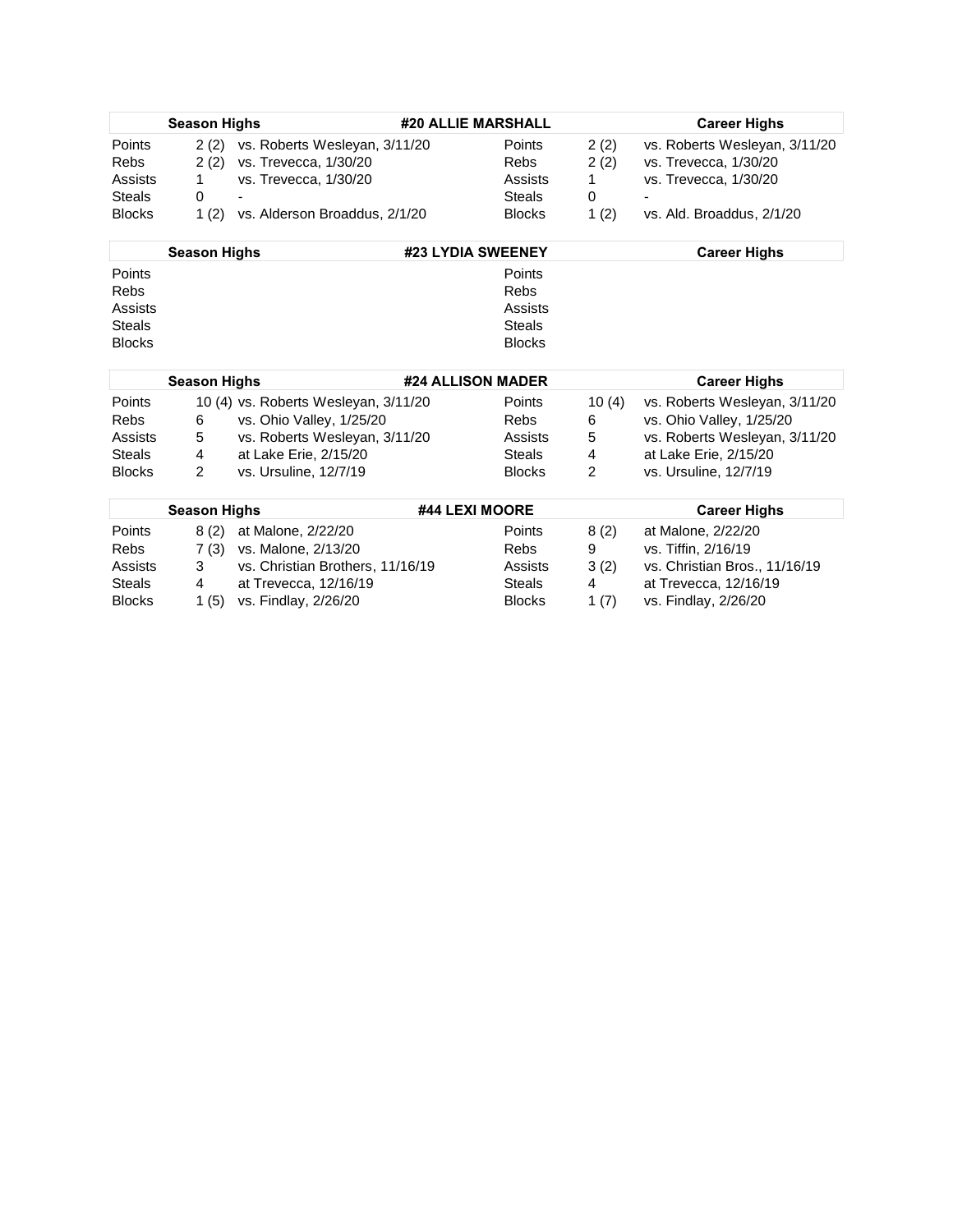

# **Cedarville Women's Basketball Individual Career History**



|                    |                   |                      |                   |              |                     |              | Bolender, Isabelle |              |                       |          |                 |            |          |                  |                     |                      |                       |                |                                     |            |
|--------------------|-------------------|----------------------|-------------------|--------------|---------------------|--------------|--------------------|--------------|-----------------------|----------|-----------------|------------|----------|------------------|---------------------|----------------------|-----------------------|----------------|-------------------------------------|------------|
|                    |                   |                      |                   |              |                     |              |                    |              |                       |          |                 |            |          |                  |                     |                      |                       |                |                                     |            |
|                    |                   |                      | Total             |              | 3-Point             |              | F-Throws           |              |                       |          | Rebounds        |            |          |                  |                     |                      |                       |                | Scoring                             |            |
| Season             | $qp-gs$           | min/avg              | fg-fga            | pct          | fg-fga              | pct          | ft-fta             | pct          | off                   | def      | tot             | avq        | pf       | fo               | ast                 | to                   | blk                   | stl            | pts avg                             |            |
| 2019-20            | 29-22             | 677/23.3             | 116-233           | .498         | 35-86               | .407         | 23-31              | .742         | 25                    | 102      | 127             | 4.4        | 50       | 1                | 30                  | 41                   | 7                     | 29             | 290 10.0                            |            |
| <b>TOTAL</b>       | 29-22             | 677/23.3             | 116-233           | .498         | 35-86               | .407         | 23-31              | .742         | 25                    | 102      | 127             | 4.4        | 50       | $\mathbf{1}$     | 30                  | 41                   | 7                     | 29             | 290 10.0                            |            |
|                    |                   |                      |                   |              |                     |              | Chapman, Emily     |              |                       |          |                 |            |          |                  |                     |                      |                       |                |                                     |            |
|                    |                   |                      |                   |              |                     |              |                    |              |                       |          |                 |            |          |                  |                     |                      |                       |                |                                     |            |
|                    |                   |                      | Total             |              | 3-Point             |              | F-Throws           |              |                       |          | Rebounds        |            |          |                  |                     |                      |                       |                | Scoring                             |            |
| Season             | $qp-gs$           | min/avg              | fg-fga            | pct          | fg-fga              | pct          | ft-fta             | pct          | off                   | def      | tot             | avg        | pf       | fo               | ast                 | to                   | blk                   | stll           | pts                                 | avg        |
| 2018-19<br>2019-20 | 26-0<br>$27 - 25$ | 635/24.4<br>778/28.8 | 81-157<br>91-213  | .516<br>.427 | $26 - 64$<br>41-125 | .406<br>.328 | 26-36<br>30-36     | .722<br>.833 | 13<br>23              | 54<br>64 | 67<br>87        | 2.6<br>3.2 | 29<br>41 | 0<br>0           | 54<br>84            | 30<br>32             | 3<br>6                | 12<br>37       | 214<br>253                          | 8.2<br>9.4 |
| <b>TOTAL</b>       | 53-25             | 1413/26.7            | 172-370           | .465         | 67-189              | .354         | 56-72              | .778         | 36                    | 118      | 154             | 2.9        | 70       | 0                | 138                 | 62                   | 9                     | 49             | 467                                 | 8.8        |
|                    |                   |                      |                   |              |                     |              | Freeman, Abby      |              |                       |          |                 |            |          |                  |                     |                      |                       |                |                                     |            |
|                    |                   |                      |                   |              |                     |              |                    |              |                       |          |                 |            |          |                  |                     |                      |                       |                |                                     |            |
|                    |                   |                      | Total             |              | 3-Point             |              | F-Throws           |              |                       |          | Rebounds        |            |          |                  |                     |                      |                       |                | Scoring                             |            |
| Season             | qp-qs             | min/avg              | fq-fqa            | pct          | fg-fga              | pct          | ft-fta             | pct          | off                   | def      | tot             | avg        | pf       | fo               | ast                 | to                   | blk                   | stll           | pts<br>avg                          |            |
| 2019-20            | $17-0$            | 116/6.8              | 10-31             | .323         | $5-19$              | .263         | $2 - 4$            | .500         | $\mathbf 0$           | 18       | 18              | 1.1        | 9        | $\mathbf 0$      | 12                  | 9                    | 0                     | $\overline{3}$ | 27                                  | 1.6        |
| <b>TOTAL</b>       | $17-0$            | 116/6.8              | $10-31$           | .323         | $5-19$              | .263         | $2 - 4$            | .500         | $\mathbf 0$           | 18       | 18              | 1.1        | 9        | 0                | 12                  | 9                    | 0                     | $\frac{3}{2}$  | 27                                  | 1.6        |
|                    |                   |                      |                   |              |                     |              | Garr, Paige        |              |                       |          |                 |            |          |                  |                     |                      |                       |                |                                     |            |
|                    |                   |                      | Total             |              | 3-Point             |              | F-Throws           |              |                       |          | Rebounds        |            |          |                  |                     |                      |                       |                | Scoring                             |            |
| Season             | $qp-gs$           | min/avg              | fg-fga            | pct          | fg-fga              | pct          | ft-fta             | pct          | off                   | def      | tot             | avq        | pf       | fo               | ast                 | to                   | blk                   | stll           | pts                                 | avg        |
| 2019-20            | 29-11             | 562/19.4             | 65-176            | .369         | 34-103              | .330         | 22-29              | .759         | 9                     | 80       | 89              | 3.1        | 31       | $\boldsymbol{0}$ | 31                  | 35                   | 5                     | 16             | 186                                 | 6.4        |
| <b>TOTAL</b>       | 29-11             | 562/19.4             | 65-176            | .369         | 34-103              | .330         | 22-29              | .759         | 9                     | 80       | 89              | 3.1        | 31       | 0                | 31                  | 35                   | 5                     | 16             | 186                                 | 6.4        |
|                    |                   |                      |                   |              |                     |              | Huffman, Ashlyn    |              |                       |          |                 |            |          |                  |                     |                      |                       |                |                                     |            |
|                    |                   |                      |                   |              |                     |              |                    |              |                       |          |                 |            |          |                  |                     |                      |                       |                |                                     |            |
|                    |                   |                      |                   |              |                     |              |                    |              |                       |          |                 |            |          |                  |                     |                      |                       |                |                                     |            |
| Season             | $gp-gs$           | min/avg              | Total<br>fg-fga   | pct          | 3-Point<br>fg-fga   | pct          | F-Throws<br>ft-fta | pct          | off                   | def      | Rebounds<br>tot | avg        | pf       | fo               | ast                 | to                   | blk                   | stl            | Scoring                             |            |
| 2017-18            | 30-19             | 783/26.1             | 91-214            | .425         | 23-63               | .365         | 46-56              | .821         | 7                     | 83       | 90              | 3.0        | 47       | 1                | 96                  | 68                   | 1                     | 16             | pts<br>avg<br>251<br>8.4            |            |
| 2018-19            | 30-29             | 880/29.3             | 140-283           | .495         | 29-64               | .453         | 67-78              | .859         | 16                    | 113      | 129             | 4.3        | 54       | 0                | 118                 | 77                   | 2                     | 25             | 376 12.5                            |            |
| 2019-20            | 29-29             | 895/30.9             | 128-268           | .478         | 23-66               | .348         | 58-74              | .784         | 11                    | 128      | 139             | 4.8        | 45       | 0                | 170                 | 66                   | 4                     | 39             | 337<br>11.6                         |            |
| <b>TOTAL</b>       | 89-77             | 2558/28.7            | 359-765           | .469         | 75-193              | .389         | 171-208            | .822         | 34                    | 324      | 358             | 4.0        | 146      | 1                | 384                 | 211                  | 7                     | 80             | 964 10.8                            |            |
|                    |                   |                      |                   |              |                     |              | Johnting, Stevie   |              |                       |          |                 |            |          |                  |                     |                      |                       |                |                                     |            |
|                    |                   |                      | Total             |              | 3-Point             |              | F-Throws           |              |                       |          | Rebounds        |            |          |                  |                     |                      |                       |                | Scoring                             |            |
| Season             | gp-gs             | min/avg              | fg-fga            | pct          | fg-fga              | pct          | ft-fta             | pct          | $_{\mathsf{off}}$     | def      | tot             | avg        | pf       | fo               | ast                 | to                   | blk                   | stl            | pts                                 | avg        |
| 2017-18            | 28-7              | 561/20.0             | 58-136            | .426         | 40-88               | .455         | 13-18              | .722         | 6                     | 55       | 61              | 2.2        | 50       | $\boldsymbol{0}$ | 17                  | 32                   | 3                     | 7              | 169                                 | 6.0        |
| 2018-19            | $30 - 0$          | 440/14.7             | 40-101            | .396         | 27-70               | .386         | $5-12$             | .417         | 5                     | 62       | 67              | 2.2        | 57       | 1                | 17                  | 19                   | 4                     | 10             | 112                                 | 3.7        |
| 2019-20            | $28-1$            | 453/16.2             | 57-130            | .438         | 48-115              | .417         | $3-5$              | .600         | 6                     | 54       | 60              | 2.1        | 34       | $\boldsymbol{0}$ | 14                  | 17                   | 1                     | $6 \mid$       | 165                                 | 5.9        |
| <b>TOTAL</b>       | 86-8              | 1454/16.9            | 155-367           | .422         | 115-273             | .421         | 21-35              | .600         | 17                    | 171      | 188             | 2.2        | 141      | $\mathbf{1}$     | 48                  | 68                   | 8                     | 23             | 446                                 | 5.2        |
|                    |                   |                      |                   |              |                     |              | Mader, Allison     |              |                       |          |                 |            |          |                  |                     |                      |                       |                |                                     |            |
|                    |                   |                      | Total             |              | 3-Point             |              | F-Throws           |              |                       |          | Rebounds        |            |          |                  |                     |                      |                       |                | Scoring                             |            |
| Season             | gp-gs             | min/avg              | fg-fga            | pct          | fg-fga              | pct          | ft-fta             | pct          | off                   | def      | tot             | avg        | pf       | fo               | ast                 | to                   | blk                   | stll           | pts<br>avg                          |            |
| 2018-19            | $15-0$            | 58/3.9               | $11-18$           | .611         | $0 - 4$             | .000         | $7 - 10$           | .700         | 3                     | 8        | 11              | 0.7        | 10       | $\boldsymbol{0}$ | $\overline{7}$      | $\overline{2}$       | 1                     | 3              | 29                                  | 1.9        |
| 2019-20            | $29 - 4$          | 487/16.8             | 56-117            | .479         | 11-46               | .239         | 25-34              | .735         | 24                    | 26       | 50              | 1.7        | 34       | $\pmb{0}$        | 35                  | 27                   | 5                     | 31             | 148                                 | 5.1        |
| <b>TOTAL</b>       | 44-4              | 545/12.4             | 67-135            | .496         | 11-50               | .220         | 32-44              | .727         | 27                    | 34       | 61              | 1.4        | 44       | 0                | 42                  | 29                   | 6                     | 34             | 177                                 | 4.0        |
|                    |                   |                      |                   |              |                     |              | Marshall, Allie    |              |                       |          |                 |            |          |                  |                     |                      |                       |                |                                     |            |
|                    |                   |                      | Total             |              | 3-Point             |              | F-Throws           |              |                       |          | Rebounds        |            |          |                  |                     |                      |                       |                | Scoring                             |            |
| Season<br>2019-20  | gp-gs<br>$12 - 0$ | min/avg<br>39/3.3    | fg-fga<br>$2 - 5$ | pct<br>.400  | fg-fga<br>$0-0$     | pct<br>.000  | ft-fta<br>$0-0$    | pct<br>.000  | off<br>$\overline{2}$ | def<br>6 | tot<br>$\, 8$   | avg<br>0.7 | рf<br>8  | fo<br>$\pmb{0}$  | ast<br>$\mathbf{1}$ | to<br>$\overline{2}$ | blk<br>$\overline{2}$ | stll<br> 0     | pts<br>avg<br>$\overline{4}$<br>0.3 |            |

TOTAL | 12-0 39/3.3| 2-5 .400| 0-0 .000| 0-0 .000| 2 6 8 0.7| 8 0 1 2 2 0| 4 0.3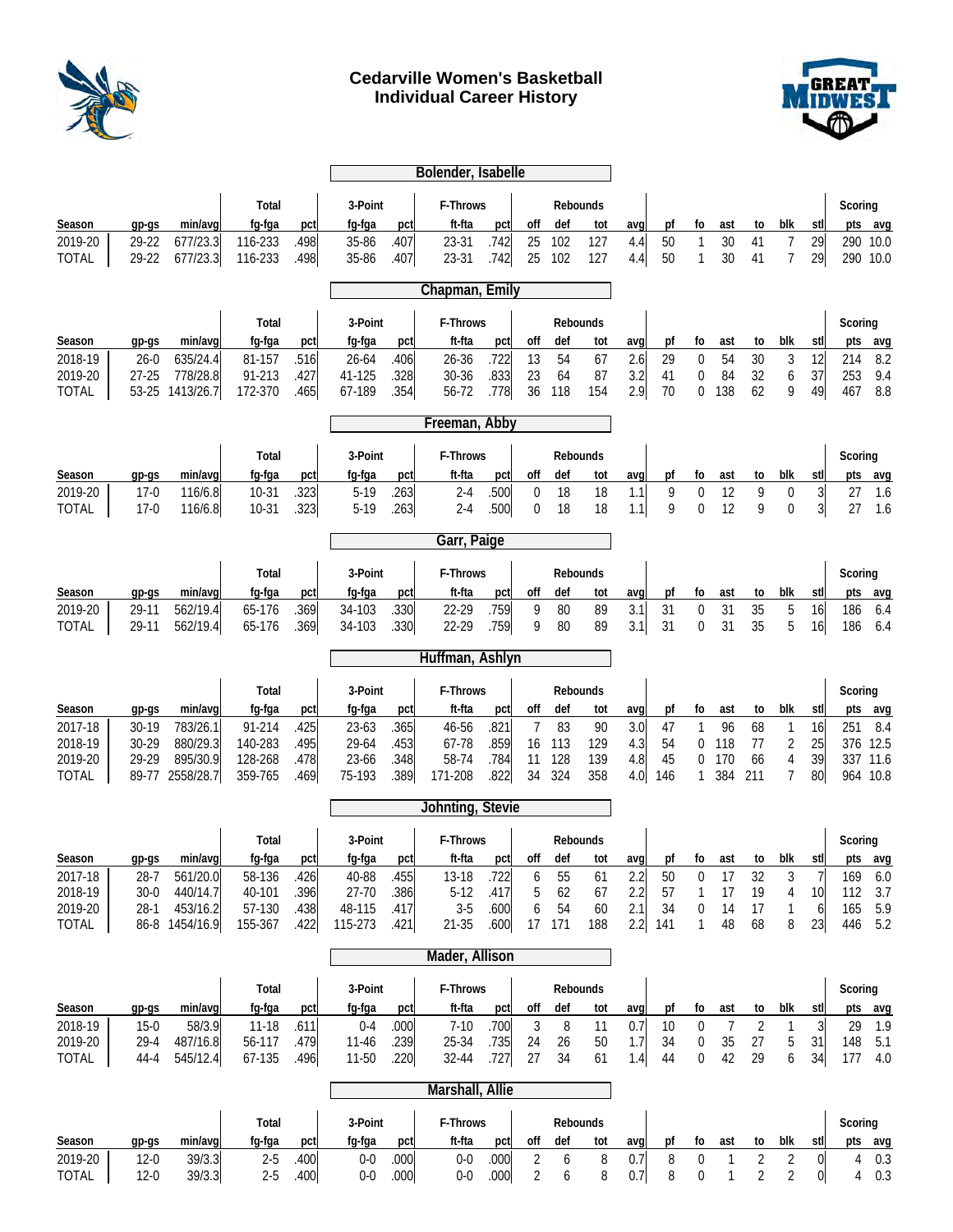

# **Cedarville Women's Basketball Individual Career History**



|              |         |          |        |      |         | Moore, Lexi |                      |      |     |     |     |      |     |    |     |    |         |      |     |     |
|--------------|---------|----------|--------|------|---------|-------------|----------------------|------|-----|-----|-----|------|-----|----|-----|----|---------|------|-----|-----|
|              |         |          | Total  |      | 3-Point |             | F-Throws<br>Rebounds |      |     |     |     |      |     |    |     |    | Scoring |      |     |     |
| Season       | $qp-qs$ | min/avgl | fg-fga | pct  | fg-fga  | pct         | ft-fta               | pct  | off | def | tot | aval | nt  | to | ast | to | blk     | stll | pts | avq |
| 2018-19      | $26-0$  | 200/7.7  | 18-49  | .367 | $1-1$   | 1.000       | $5-10$               | .500 | 23  | 36  | 59  | 2.3  | 34  |    |     | 10 |         | 17   | 42  | 1.6 |
| 2019-20      | 29-19   | 516/17.8 | 46-93  | .495 | 1-3     | .333        | 19-37                | .514 | 37  | 63  | 100 | 3.4  | 67  |    | 20  | 20 | b       | 18I  | 112 | 3.9 |
| <b>TOTAL</b> | 55-19   | 716/13.0 | 64-142 | .451 | $2 - 4$ | .500        | 24-47                | .511 | 60  | 99  | 159 | 2.9  | 101 |    | 26  | 30 |         | 35   | 154 | 2.8 |
|              |         |          |        |      |         |             |                      |      |     |     |     |      |     |    |     |    |         |      |     |     |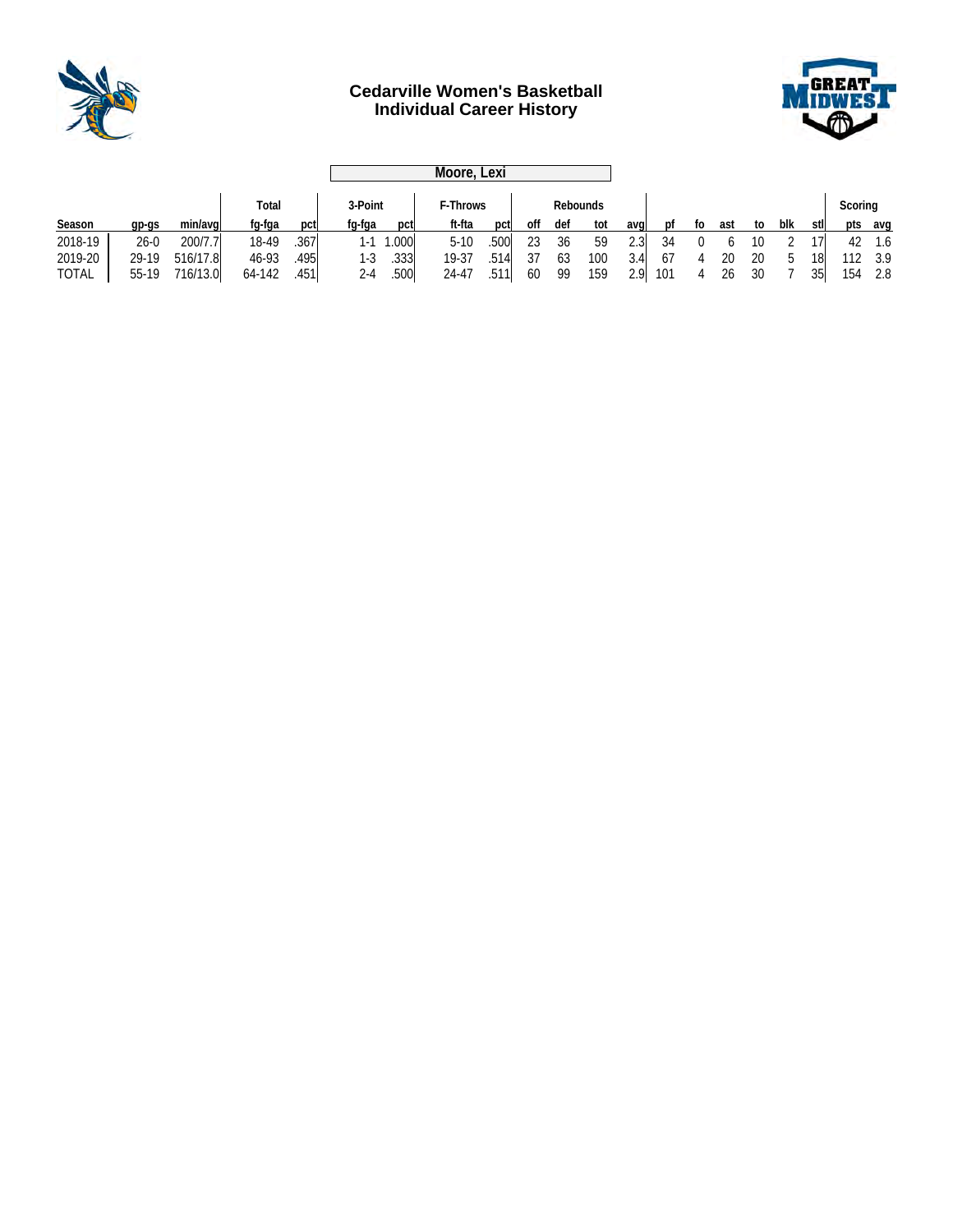# Ohio Dominican (5-9, 1-4 G-MAC) -vs- Cedarville (11-3, 4-1 G-MAC) 01/02/20 at Callan Athletic Center; Cedarville, OH

| <b>Date: 01/02/20</b>                                                  | Score By Period |                |               |  | Total |
|------------------------------------------------------------------------|-----------------|----------------|---------------|--|-------|
| Time: $5:30$ PM                                                        | lOhio Dominican | $\overline{A}$ | 20            |  | 55    |
| <b>Attendance: 474</b><br>Site: Callan Athletic Center; Cedarville, OH | Cedarville      | 28             | $\mathcal{L}$ |  |       |
| <b>Referees:</b> David Griffith, Kyle Labar, Kyle Pottkotter           |                 |                |               |  |       |
| <b>Notes:</b> Great Midwest Athletic Conference Game                   |                 |                |               |  |       |

### Ohio Dominican 55

| #  | Player               | GS             | <b>MIN</b>     | FG        | 3PT      | FТ      | <b>ORB-DRB</b> | <b>REB</b>     | PF             | A              | то             | <b>BLK</b>     | STL            | <b>PTS</b>     |
|----|----------------------|----------------|----------------|-----------|----------|---------|----------------|----------------|----------------|----------------|----------------|----------------|----------------|----------------|
| 34 | Macaulay, Brittleigh | $\star$        | 25             | $6 - 7$   | $1 - 1$  | $2 - 2$ | $1 - 2$        | 3              |                | 0              |                | 0              | 0              | -15            |
| 12 | Troyer, Angela       | $\star$        | 25             | $5 - 11$  | $0 - 3$  | $0 - 0$ | $O - 1$        |                |                | 3              | 1              | $\overline{O}$ | 3              | 10             |
| 20 | Fisher, Alexa        | $\star$        | 29             | $4 - 14$  | $1 - 6$  | $0 - 0$ | $1 - 3$        | 4              |                | 0              | 3              | 0              |                | 9              |
| 30 | Kern, Alli           | $\star$        | 30             | $2 - 5$   | $0 - 2$  | $0 - 0$ | $0 - 3$        | 3              |                | $\overline{O}$ | 1              | 0              | $\overline{O}$ | $\overline{4}$ |
| 23 | Clark, Hannah        | $\star$        | 24             | $1 - 6$   | $0 - 3$  | $2 - 2$ | $1 - 3$        | 4              |                |                |                | 0              | 0              | 4              |
| 10 | Schlabach, Kennedy   |                | 21             | $3 - 8$   | $0 - 4$  | $1 - 1$ | $O - 4$        | $\overline{4}$ |                | 1              | 3              | 0              | $\overline{2}$ | 7              |
| 15 | Williams, Bailey     |                | 10             | $1 - 2$   | $1 - 2$  | $0 - 0$ | $0 - 1$        |                | 0              | 0              |                | 0              |                | 3              |
| 24 | Fox, Olivia          |                | 8              | $1 - 3$   | $0 - 0$  | $0 - 0$ | $1 - 0$        |                | $\overline{O}$ | 1              | $\overline{O}$ | 0              | $\overline{O}$ | $\overline{2}$ |
| 33 | Fowler, Taylor       |                | 8              | $0 - 2$   | $0 - 0$  | $1 - 2$ | $1 - 2$        | 3              |                | 0              | 0              | 0              | 0              |                |
| 03 | Mershimer, Celeste   |                | $\overline{7}$ | $0 - 2$   | $0 - 0$  | $0 - 0$ | $0 - 0$        | $\overline{O}$ |                | $\overline{O}$ | $\overline{O}$ | $\overline{O}$ | $\overline{O}$ | 0              |
| 25 | Schroeder, Amanda    |                |                | $0 - 2$   | $0 - 0$  | $0 - 0$ | $O - 1$        |                | $\Omega$       | 0              | $\Omega$       | 0              | 0              | 0              |
| 22 | Thomas, Emily        |                | 6              | $0 - 0$   | $0 - 0$  | $0 - 0$ | $O - 1$        |                | $\Omega$       | 1              | $\overline{2}$ | $\overline{O}$ | $\overline{O}$ | 0              |
| TM | TEAM                 |                | $\circ$        | $0 - 0$   | $0 - 0$  | $0 - 0$ | $1 - 6$        |                | 0              | 0              | 0              | 0              | 0              | 0              |
|    | <b>Totals</b>        | $\blacksquare$ | 200            | $23 - 62$ | $3 - 21$ | $6 - 7$ | $6 - 27$       | 33             | 8              | 7              | 13             | 0              | 7              | 55             |

| <b>Technical Fouls: none</b>    | Second Chance Points: 4        | <b>Scores Tied: 0 times(s)</b> |
|---------------------------------|--------------------------------|--------------------------------|
| <b>Lead Changed: 0 times(s)</b> | <b>Points off Turnovers: 8</b> | <b>Bench Points: 13</b>        |

Points in the Paint: 34 Fast Break Points: 9 Largest Lead: 3 1st-09:51

### Cedarville 77

| #         | Player                  | GS             | <b>MIN</b> | FG        | 3PT      | FT          | <b>ORB-DRB</b> | <b>REB</b>     | PF             | A              | TO             | <b>BLK</b>     | <b>STL</b>     | <b>PTS</b>     |
|-----------|-------------------------|----------------|------------|-----------|----------|-------------|----------------|----------------|----------------|----------------|----------------|----------------|----------------|----------------|
| 03        | Wolford, Abby           | $\star$        | 25         | $7 - 13$  | $4 - 8$  | $0 - 1$     | $0 - 2$        | 2              | 2              | 3              | 2              | 0              | 0              | 18             |
| 11        | Bolender, Isabelle      | $\star$        | 22         | $4 - 7$   | $0 - 1$  | $O-O$       | $2 - 4$        | 6              | 2              |                |                | $\mathbf 0$    | 2              | 8              |
| 24        | Mader, Allison          | $\star$        | 22         | $4 - 7$   | $0 - 2$  | $0-0$       | $0 - 2$        | 2              | 0              | 1              |                | 0              |                | 8              |
| 05        | Huffman, Ashlyn         | $\star$        | 29         | $2 - 4$   | $0-0$    | $O - 1$     | $0 - 6$        | 6              | $\overline{O}$ | $\overline{7}$ | 3              | $\overline{0}$ |                | $\overline{4}$ |
| 44        | Moore, Lexi             | $\star$        | 16         | $1 - 4$   | $0-0$    | $0 - 0$     | $2 - 1$        | 3              |                | 1              | 0              | $\mathbf{O}$   | 0              | $\overline{2}$ |
| 30        | Roh, Alli               |                | 20         | $7 - 10$  | $0-0$    | $1 - 2$     | $1 - 6$        | $\overline{7}$ | 3              | $\mathbf{O}$   | 2              | 3              | $\mathbf 0$    | 15             |
| 13        | Johnting, Stevie        |                | 24         | $4 - 8$   | $4 - 8$  | $0 - 0$     | $0 - 4$        | 4              | 0              | 3              | 0              | 0              | 0              | 12             |
| 04        | Garr, Paige             |                | 14         | $2 - 6$   | $1 - 2$  | $O-O$       | $0 - 2$        | 2              | 0              | 1              | 2              | $\mathbf{O}$   | $\mathbf{0}$   | 5              |
| 00        | Chapman, Emily          |                | 22         | $1 - 4$   | $0 - 2$  | $1 - 1$     | $2 - 2$        | 4              |                | 2              | $\Omega$       | $\circ$        | 2              | 3              |
| 12        | DeFilippo, Anna         |                | 2          | $1 - 1$   | $0-0$    | $0 - 0$     | $0 - 0$        | $\overline{0}$ | 0              | $\overline{O}$ | $\overline{0}$ | $\mathbf 0$    | $\overline{0}$ | $\overline{2}$ |
| 23        | Peek, Cameron           |                | 3          | $0 - 1$   | $0-0$    | $0 - 0$     | $O-O$          | 0              |                | 0              | 0              | $\mathsf{O}$   | $\circ$        | $\mathbf 0$    |
| 20        | Marshall, Allie         |                | 1          | $0-0$     | $0-0$    | $0-0$       | $0 - 1$        | $\mathbf{1}$   | 0              | $\mathbf{O}$   | $\mathbf{0}$   | $\mathbf 0$    | $\overline{0}$ | $\mathbf 0$    |
| <b>TM</b> | <b>TEAM</b>             |                | $\Omega$   | $O-O$     | $O-O$    | $0-0$       | $0 - 3$        | 3              | $\mathbf 0$    | 0              |                | 0              | $\mathsf{O}$   | $\overline{0}$ |
|           | <b>Totals</b>           | $\blacksquare$ | 200        | $33 - 65$ | $9 - 23$ | $2 - 5$     | $7 - 33$       | 40             | 10             | 19             | 12             | 3              | 6              | 77             |
|           | <b>Team Summary</b>     | FG             |            |           |          | 3PT         |                |                |                |                | <b>FT</b>      |                |                |                |
|           | First Half              | $22 - 35$      | 62.86 %    |           |          | $5 - 11$    | 45.45 %        |                |                | $0 - 2$        |                | 0.00%          |                |                |
|           | Second Half<br>$9 - 17$ |                | 52.94 %    |           |          | $3 - 6$     | 50.00 %        |                |                | $0-0$          |                | $0.00\%$       |                |                |
|           | Second Half             | 11-30          | 36.67 %    |           |          | $4 - 12$    | 33.33 %        |                |                | $2 - 3$        |                | 66.67 %        |                |                |
|           | Second Half             | $7 - 15$       | 46.67 %    |           |          | 2-5 40.00 % |                |                |                |                |                | 1-1 100.00 %   |                |                |

| Total | 33-65<br>50.8 % | $9-23$ 39.1 % | $2 - 5$ | 40.0% |
|-------|-----------------|---------------|---------|-------|
|       |                 |               |         |       |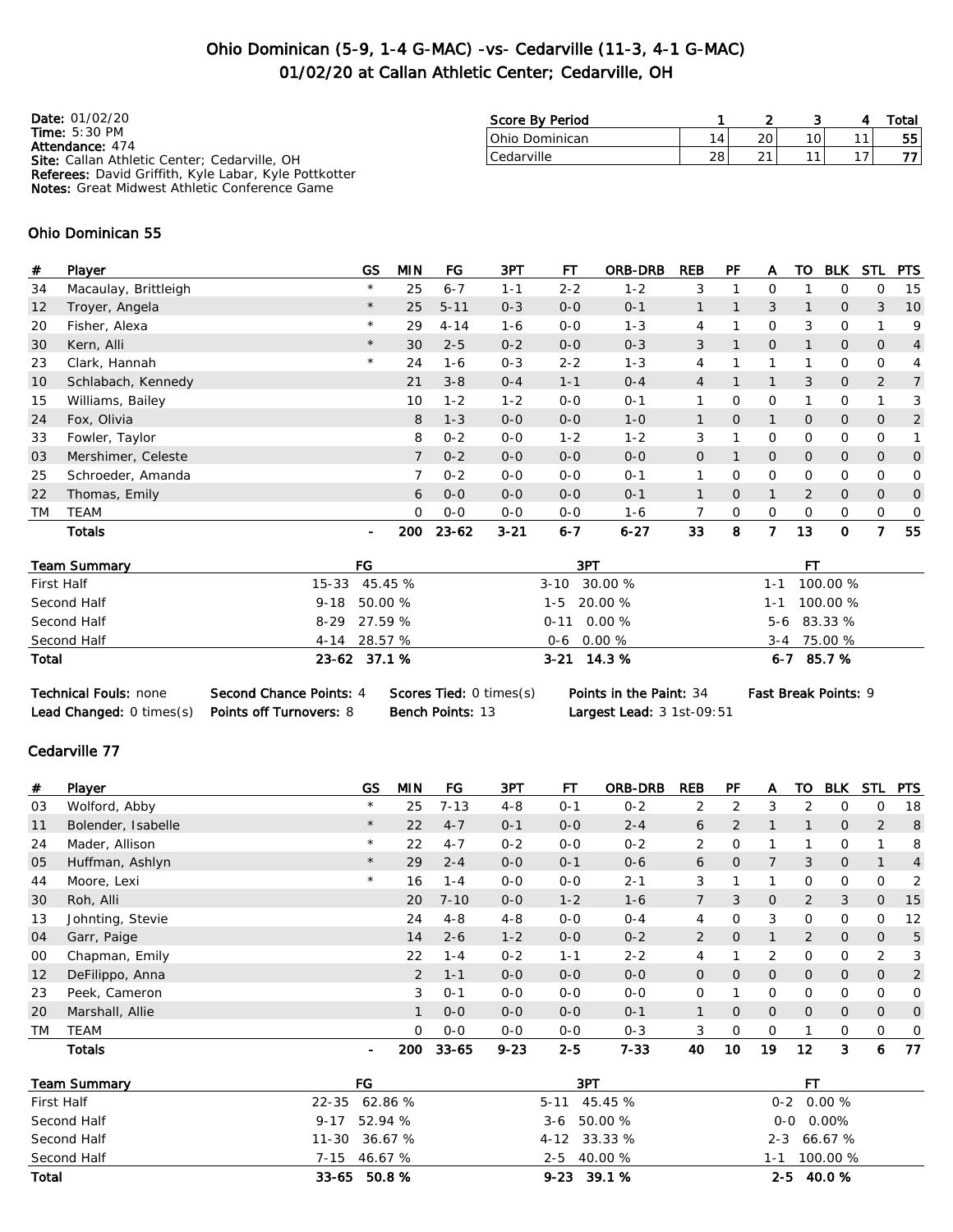# Cedarville (13-5, 6-3 G-MAC) -vs- Ohio Dominican (9-10, 4-5 G-MAC) 01/18/20 at Alumni Hall; Columbus, OH

| <b>Date: 01/18/20</b>                                | Score By Period |     |        |    |    | Total |
|------------------------------------------------------|-----------------|-----|--------|----|----|-------|
| Time: $3:00$ PM<br><b>Attendance: 273</b>            | Cedarville      | 18  | $\cap$ | າາ | 19 | 86 l  |
| Site: Alumni Hall; Columbus, OH                      | Ohio Dominican  | 231 |        | 18 | 16 | 73    |
| <b>Notes:</b> Great Midwest Athletic Conference Game |                 |     |        |    |    |       |

#### Cedarville 86

| #         | Player             | <b>GS</b>                | <b>MIN</b>     | FG        | 3PT      | FТ       | <b>ORB-DRB</b> | <b>REB</b>     | PF             | A              | то             | <b>BLK</b>     | <b>STL</b>     | <b>PTS</b>     |
|-----------|--------------------|--------------------------|----------------|-----------|----------|----------|----------------|----------------|----------------|----------------|----------------|----------------|----------------|----------------|
| 03        | Wolford, Abby      | $^{\star}$               | 25             | $6 - 12$  | $2 - 5$  | $3 - 4$  | $1 - 3$        | 4              | 4              | 2              | 3              | $\Omega$       | 3              | 17             |
| 05        | Huffman, Ashlyn    | $\star$                  | 31             | $8 - 12$  | $0-0$    | $0 - 4$  | $O - 4$        | $\overline{4}$ | $\overline{2}$ | 5              | $\overline{2}$ |                |                | 16             |
| 00        | Chapman, Emily     | $^{\star}$               | 33             | $4 - 7$   | $0 - 2$  | $1 - 1$  | $1 - 1$        | 2              |                | 4              | $\Omega$       |                | 3              | 9              |
| 11        | Bolender, Isabelle | $\star$                  | 13             | $3 - 5$   | $0 - 0$  | $3 - 3$  | $0 - 0$        | $\overline{0}$ |                | 0              |                | $\overline{0}$ | 0              | 9              |
| 44        | Moore, Lexi        | $^{\star}$               | 24             | $3 - 4$   | $0 - 0$  | $0 - 0$  | $2 - 5$        |                | 2              |                | 0              | 1              | 0              | 6              |
| 13        | Johnting, Stevie   |                          | 15             | $3 - 7$   | $3 - 6$  | $0 - 0$  | $1 - 5$        | 6              |                | $\overline{O}$ | $\overline{O}$ | $\overline{O}$ |                | 9              |
| 04        | Garr, Paige        |                          | 25             | $3 - 6$   | $2 - 3$  | $0 - 0$  | $0 - 3$        | 3              |                | $\Omega$       |                | 0              | ◢              | 8              |
| 24        | Mader, Allison     |                          | 17             | $2 - 3$   | $0 - 1$  | $2 - 3$  | $0 - 0$        | $\mathbf{O}$   | $\overline{2}$ | $\overline{2}$ | $\Omega$       | $\overline{0}$ |                | 6              |
| 30        | Roh, Alli          |                          | 12             | $3 - 5$   | $0-0$    | $0-0$    | $2 - 0$        | $\overline{2}$ | 2              | 0              | 2              | 0              | 0              | 6              |
| 23        | Peek, Cameron      |                          | $\overline{4}$ | $O - 1$   | $0-0$    | $0 - 0$  | $O - 1$        |                |                | $\overline{O}$ |                | 1              | $\overline{O}$ | 0              |
| 12        | DeFilippo, Anna    |                          |                | $0 - 0$   | $0 - 0$  | $0 - 0$  | $0 - 0$        | $\mathbf 0$    |                | 0              | $\Omega$       | 0              | 0              | 0              |
| <b>TM</b> | <b>TEAM</b>        |                          | $\Omega$       | $O-O$     | $0 - 0$  | $0 - 0$  | $1 - 2$        | 3              | $\Omega$       | $\overline{O}$ | $\overline{O}$ | $\overline{O}$ | $\overline{O}$ | $\overline{O}$ |
|           | <b>Totals</b>      | $\overline{\phantom{a}}$ | 200            | $35 - 62$ | $7 - 17$ | $9 - 15$ | $8 - 24$       | 32             | 18             | 14             | 10             | 4              | 10             | 86             |

| <b>Team Summary</b>          |                         | FG                             | 3PT                                                     | FТ                          |
|------------------------------|-------------------------|--------------------------------|---------------------------------------------------------|-----------------------------|
| 1st Quarter                  |                         | 8-15 53.33 %                   | $2 - 3$ 66.67 %                                         | $0-3$ 0.00 %                |
| 2nd Quarter                  |                         | $9-17$ 52.94 %                 | 3-8 37.50 %                                             | $6 - 6$ 100.00 %            |
| 3rd Quarter                  |                         | $9-15$ 60.00 %                 | 2-4 50.00 %                                             | $2 - 3$ 66.67 %             |
| 4th Quarter                  |                         | $9-15$ 60.00 %                 | $0-2$ 0.00 %                                            | 1-3 33.33 %                 |
| Total                        |                         | 35-62 56.5 %                   | $7-17$ 41.2 %                                           | $9-15$ 60.0 %               |
| <b>Technical Fouls: none</b> | Second Chance Points: 7 | <b>Scores Tied: 0 times(s)</b> | <b>Points in the Paint: 50</b><br>Largest Lead: 19 3rd- | <b>Fast Break Points: 9</b> |

Lead Changed: 3 times(s) Points off Turnovers: 21 Bench Points: 29

Largest Lead: 19 3rd-05:36

### Ohio Dominican 73

| #         | Player               | GS                       | MIN          | FG       | 3PT       | FТ        | <b>ORB-DRB</b> | <b>REB</b> | PF       | A            | то       | <b>BLK</b>     | STL            | <b>PTS</b>     |
|-----------|----------------------|--------------------------|--------------|----------|-----------|-----------|----------------|------------|----------|--------------|----------|----------------|----------------|----------------|
| 20        | Fisher, Alexa        | $\star$                  | 40           | $9 - 19$ | $5 - 10$  | $3 - 5$   | $0 - 2$        |            |          |              |          | 0              | 0              | -26            |
| 10        | Schlabach, Kennedy   | $\star$                  | 36           | $4 - 9$  | $3 - 4$   | $4 - 4$   | $1 - 2$        | 3          | 3        |              | 3        | $\overline{O}$ | 0              | 15             |
| 34        | Macaulay, Brittleigh | $\star$                  | 36           | $4 - 9$  | $2 - 2$   | $1 - 2$   | $1 - 6$        |            |          | 2            |          | $\Omega$       |                | 11             |
| 12        | Troyer, Angela       | $\star$                  | 21           | $3 - 8$  | $0 - 2$   | $1 - 1$   | $3 - 3$        | 6          | 4        |              | 3        | $\mathbf{0}$   | 2              | $\overline{7}$ |
| 30        | Kern, Alli           | $\star$                  | 24           | $1 - 4$  | $O - 1$   | $0 - 0$   | $4 - 5$        | 9          | 4        | 2            | 3        | $\Omega$       | O              | 2              |
| 03        | Mershimer, Celeste   |                          | 15           | $2 - 4$  | $1 - 2$   | $0 - 0$   | $0 - 1$        |            | $\Omega$ | 2            | 2        | $\mathbf{O}$   |                | 5              |
| 24        | Fox, Olivia          |                          | 13           | $1 - 2$  | $0 - 0$   | $2 - 4$   | $0 - 0$        | 0          | 4        |              | $\Omega$ |                | 0              | $\overline{4}$ |
| 25        | Schroeder, Amanda    |                          | 10           | $1 - 3$  | $0 - 0$   | $1 - 1$   | $2 - 3$        | 5          | $\Omega$ |              |          | $\mathbf{0}$   | $\Omega$       | $\overline{3}$ |
| 15        | Williams, Bailey     |                          | 5.           | $O-O$    | $0 - 0$   | $0 - 0$   | $0 - 0$        | 0          | $\Omega$ |              |          | 0              | 0              | $\circ$        |
| <b>TM</b> | <b>TEAM</b>          |                          | $\mathbf{0}$ | $0 - 0$  | $O-O$     | $0 - 0$   | $2 - 1$        | 3          | $\Omega$ | $\mathbf{0}$ | $\Omega$ | $\mathbf{0}$   | $\overline{0}$ | $\overline{0}$ |
|           | Totals               | $\overline{\phantom{a}}$ | 200          | 25-58    | $11 - 21$ | $12 - 17$ | $13 - 23$      | 36         | 18       | 13           | 18       |                | 4              | 73             |

| <b>Team Summary</b> | FG               | 3PT             |                 |
|---------------------|------------------|-----------------|-----------------|
| 1st Quarter         | 7-11 63.64 %     | 2-3 66.67 %     | 7-9 77.78 %     |
| 2nd Quarter         | $6 - 15$ 40.00 % | $2 - 6$ 33.33 % | 2-2 100.00 %    |
| 3rd Quarter         | $6-14$ 42.86 %   | $4-6$ 66.67 %   | 2-5 40.00 %     |
| 4th Quarter         | $6 - 18$ 33.33 % | $3-6$ 50.00 %   | 100.00 %<br>1-1 |
| Total               | 25-58 43.1 %     | $11-21$ 52.4 %  | 12-17 70.6 %    |

Technical Fouls: none Second Chance Points: 18 Scores Tied: 4 times(s) Points in the Paint: 20 Fast Break Points: 5 Lead Changed: 2 times(s) Points off Turnovers: 15 Bench Points: 12 Largest Lead: 9 2nd-08:53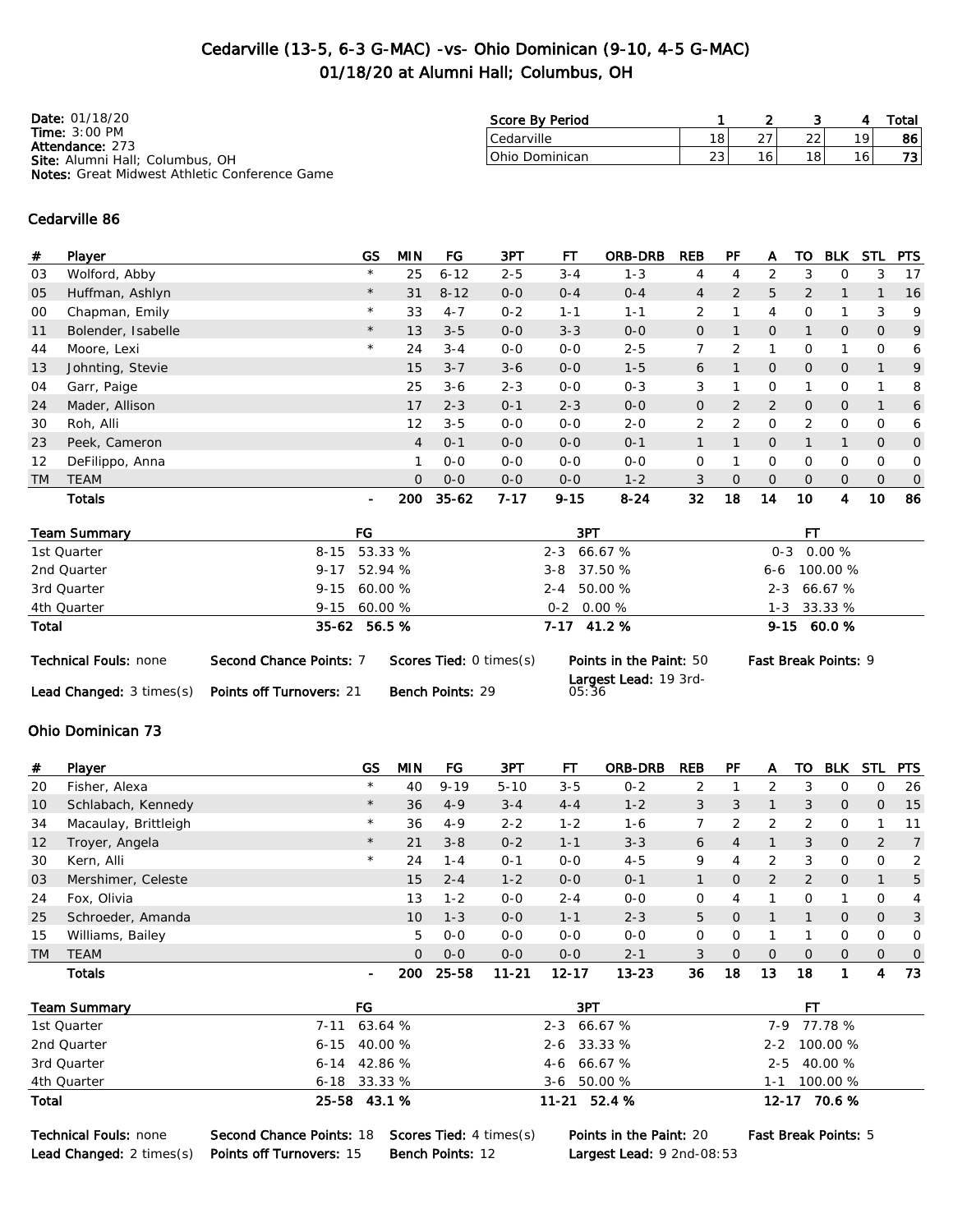

#### **#0 Emily Chapman 5-5 / Guard / Junior Proctorville, OH**

#### **2019-20 (Sophomore)**

- Appeared in 27 of the 29 contests on the schedule • Made 25 starts at the guard position
- Fourth-leading scorer at 9.4 points per game
- Ranked second in assists (84) and third in steals (37)
- Top free throw shooter with an .833 effort on 30-of-36
- Registered a third-best 41 three-point field goals
- Poured in a career-high 22 points in a season-opening contest in Louisville, Kentucky against WBCA Division II No. 8 Ashland
- Scored in twin figures on 12 occasions including seven consecutive games to end the 2019-20 campaign
- Grabbed a career-high eight rebounds in a non-conference game at Wayne State
- Dished out a career-high eight assists in a Great Midwest Athletic Conference (G-MAC) win at Malone

#### **2018-19 (Freshman)**

- One of five rookies on the CU women's basketball squad
- Appeared in 26 of the 30 games and averaged 8.2 points per game
- Ranked third on the squad with 54 assists
- Registered a team-best .516 field goal percentage on 81-of-157 shooting
- Tallied a season-high 18 points in a non-conference win against visiting Ohio Christian
- Hit for double-figures in nine games
- Brought down a season-high seven boards in an 89-78 home Great Mid west victory over Kentucky Wesleyan
- Handed out a season-high six assists on two occasions versus Kentucky Wesleyan and at Alderson Broaddus
- Connected on all five three-point field goal attempts in a 102-80 G-MAC late season win over visiting Ursuline

#### **High School**

- Four-year letter winner at Fairland High School
- Helped lead the Dragons to Ohio Valley Conference, sectional and district championships and a berth in the regional semifinal as a senior
- Earned 2017-18 All-Ohio Division III First Team recognition • 2018 Ohio High School Basketball Coaches Association (OHSBCA)
- District 13 Player of the Year
- McDonald's All-American nominee
- Averaged 19.7 points, 5.5 assists, 3.8 steals and 2.8 rebounds during senior campaign
- Ohio vs. West Virginia All-Star Game and Ohio North vs. South All-Star Game participant
- Three-time All-Ohio Valley Conference honoree
- Three-time member of the AP All-District 13 First Team
- Ended prep career with 1,378 points
- Ranks tenth all-time in Ohio high school history with 270 three-point field goals
- OHSBCA Academic All-Ohio Division III selection
- Four-year letter winner in volleyball
- All-District 13 selection
- District 13 All-Star
- Three-time All-Ohio Valley Conference honors
- Also participated in softball for one year

#### **Personal**

- Dean's List student as a sport business management major at Cedarville **University**
- Born May 5, 2000 in Huntington, West Virginia
- Daughter of Rick and Chasity Chapman
- Has an older brother



#### **#3 Anne Wheeler 5-7 / Guard / Freshman Cincinnati, OH**

#### **High School**

- Homeschool graduate
- Four-year member of the Cincinnati Trailblazers basketball program
- Member of the 2020 National Christian HomeSchool Basketball Champions (NCHBC) Midwest Region title squad
- Midwest Christian HomeSchool Conference 2020 Player of the Year and Defensive Player of the Year
- NCHBC Midwest All-Region selection
- Averaged 17 points per game as a senior
- Scored 1,667 career points

#### **Personal**

- Business management major at Cedarville University
- Born October 25, 2002 in Cincinnati, Ohio
- Daughter of Steve and Kathy Wheeler
- Father played one season of basketball at Cincinnati State
- Has three older sisters and an older brother

**#4 Paige Garr 5-9 / Guard / Sophomore Goshen, OH**

#### **2019-20 (Freshman)**

- One of five players to appear in all 29 games
- Made 11 starts at the guard position
	- Tossed in 6.4 points and grabbed 3.1 rebounds per game
- Ranked fourth with 34 three-point field goals
- Third-leading defensive rebounder with 80
- Contributed 31 assists and 16 steals
- Fired in a season-best 18 points in the regular season finale at Ohio Valley - an 84-65 Great Midwest Athletic Conference (G-MAC) win
- Scored in double figures nine times during the campaign
- Top rebounding effort of the season was nine boards at G-MAC opponent Hillsdale
- G-MAC Academic Team

#### **High School**

- Four-year letter winner in basketball at Goshen High School
- Member of two Southern Buckeye Athletic and Academic Conference (SBAAC) American Division Championship and two sectional title squads
- Posted district runner-up finishes in 2016-17 and 2017-18
- Two-time District 16 Division II Player of the Year
- 2016-17 SBAAC Player of the Year
- Second-leading scorer in school history
- Averaged 16.7 points, 8.2 rebounds and 2 assists per game as a senior
- Ranks #2 in Ohio High School Athletic Association history with a career free-throw mark of .883 (406-of-460)
- Also a two-year letter winner in soccer
- Four-year SBAAC Scholar-Athlete
- National Honor Society student

#### **Personal**

- Dean's List student as a pharmaceutical sciences major at Cedarville University
- Born March 6, 2001 in Goshen, Ohio
- Daughter of Jeff and Nicole Garr
- Has a younger sister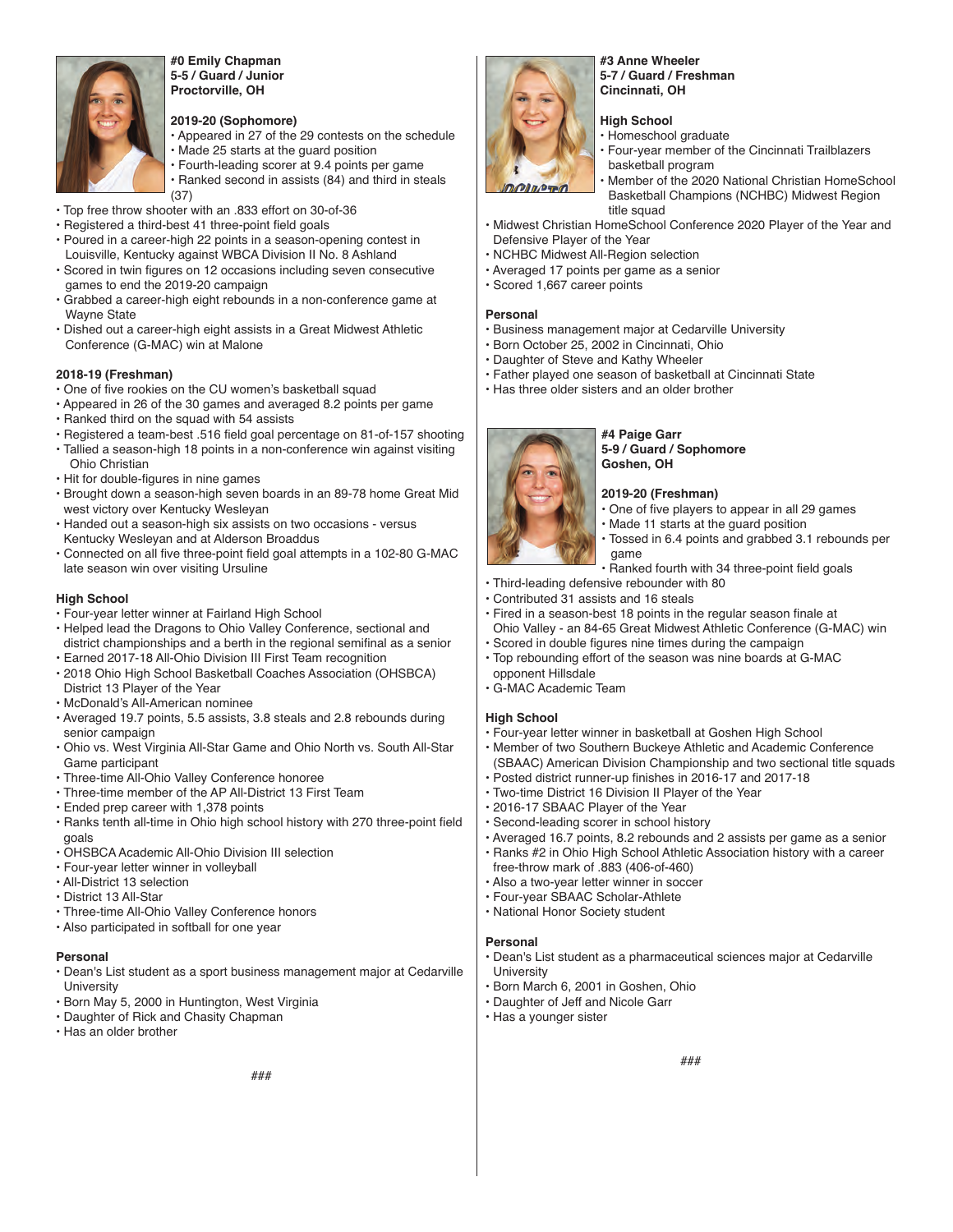

#### **#5 Ashlyn Huffman 5-5 / Guard / Senior Columbus, IN**

#### **2020-21 (Senior)**

• Will serve as a co-captain with junior Lexi Moore

#### **2019-20 (Junior)**

• Only Lady Jacket to start all 29 games on the schedule

- Second-leading scorer at 11.6 points per game
- Top rebounder with 4.8 boards per game
- Led squad with 128 field goals
- Recorded a second-best 39 steals
- Led team with 170 assists third most all-time in a single season at **Cedarville**
- Fired in a career-high 30 points in a Great Midwest Athletic Conference (G-MAC) win at Lake Erie
- Scored double digits in 19 games
- Brought down a career-high 10 rebounds in a G-MAC victory against visiting Ursuline
- Registered a career-high 11 assists at G-MAC opponent Findlay
- Single season mark of 5.9 assists per game ranks second all-time at CU
- Tied for third all-time at CU with a career 4.3 assists per contest
- Ranks ninth all-time with 384 career assists
- Ninth all-time at Cedarville with a .389 effort from behind the three-point line (75-of-193)
- Ended the season with 964 career points
- G-MAC First Team
- NCCAA Scholar-Athlete
- G-MAC Academic Team

#### **2018-19 (Sophomore)**

- Appeared in all 30 games including 29 starts at the guard position
- Team's second-leading scorer at 12.5 points per game with a second best .859 mark at the free throw line
- Ranked third with 4.3 rebounds per contest and 25 steals
- Drained 29-of-64 shots from behind the arc for a .453 percentage • Scored 20+ points or more five times including a career-high 25 points in
- a G-MAC Tournament Quarterfinal victory over Malone • Recorded double-figure points in 17 games
- Handed out a career-high nine assists in a 79-61 G-MAC win at Malone
- Brought down a second-best 113 defensive boards
- Grabbed new career-high eight rebounds on two occasions both against league foe Ursuline
- NCCAA Midwest Region Second Team
- G-MAC Second Team
- G-MAC Academic Team

#### **2017-18 (Freshman)**

- Appeared in all 30 games including 19 starts during a successful rookie season
- Led team in assists with 96
- Ranked fifth in scoring with 8.4 points per game
- Added three rebounds per game
- Posted a third-best .821 mark from the free throw line with a 46-of-56 effort
- Contributed a fourth-best 23 three-point field goals
- Tied for third with 83 defensive rebounds
- Posted a season-high 22 points in a Great Midwest Athletic Conference (G-MAC) win over visiting Lake Erie
- Scored in double digits in nine other games including five of the last seven contests of the 2017-18 campaign
- Grabbed a season-high seven rebounds in a G-MAC game at Kentucky Wesleyan
- Handed out a season-high eight assists in the regular season finale a league win over visiting Alderson Broaddus

### **High School**

- Produced a four-year prep basketball career
- Earned two letters at Franklin Central High School
- Member of two sectional championship teams
- Two-time all-conference selection
- Earned two letters and graduated from Columbus North High School
- Member of two conference, sectional and regional title squads
- Prep team earned a semi-state banner in 2015-16
- Earned all-conference and all-state second team recognition as a junior • Named an All-State First Team member and All-Academic All-State by
- the Indiana Coaches of Girls Sports Association (ICGSA) as a senior
- Averaged nine points, two rebounds and two assists per game during final prep season for the 21-8 Bulldogs
- National Honor Society student

#### **Personal**

- Dean's List student as a molecular and cellular biology major at Cedarville University
- Born July 15, 1999 in Indianapolis, Indiana
- Daughter of Tim and Angela Huffman
- Father was a four-year football and baseball player at the University of Indianapolis
- Mother was a four-year softball performer at UIndy
- Older sister, Sydney, was a four-year member of the women's basketball program at Taylor University
- Also has a younger brother



#### **#11 Isabelle Bolender 5-9 / Guard / Sophomore Cedarville, OH**

- **2019-20 (Freshman)**
- One of five Lady Jacket players to appear in all 29 games
- Made a starting assignment at guard in 22 games
- Third-leading scorer at 10 points per game
- Second-leading rebounder (4.4 boards per game)
- Registered a .498 field goal percentage and a .742 mark from the free throw line
- Drained a season-high 22 points in a G-MAC contest at Findlay
- Scored in double figures on 13 occasions including three consecutive games to end the season
- Grabbed a season-high nine rebounds in an early season non-league win over visiting Salem
- Handed out a season-high five assists in a home two-point verdict over G-MAC foe Ursuline
- Recorded a season-best four steals against visiting Findlay
- Connected on 8-of-10 field goal attempts in a non-conference win at Northwood
- G-MAC Freshman of the Year
- NCCAA Scholar-Athlete
- G-MAC Academic Team

#### **2018-19**

• Red shirt status due to injury

#### **High School**

- Graduate of Cedarville High School
- Produced a four-year prep basketball career with the CHS Indians
- Member of the Ohio Heritage Conference (OHC) Championship team in 2016-17 as the squad posted a school record 22 wins
- Earned All-Ohio First Team honors as a senior
- Two-time all-state third team honoree
- Four-time All-OHC First Team
- Team Most Valuable Player
- Averaged 20.1 points per game and 6.5 rebounds per game as a senior
- Ohio Heritage Conference 2017-18 Player of the Year
- Graduated as the all-time leading scorer and steals leader at Cedarville High School
- National Honor Society student

Jacket cross country squad

• Daughter of Jeff and Sharie Bolender

• Has an older brother and an older sister

#### **Personal**

• Dean's List student as an exercise science major at Cedarville University • Born February 29, 2000 in Iowa City, Iowa

###

• Father is the head coach of the CU track & field team and the Lady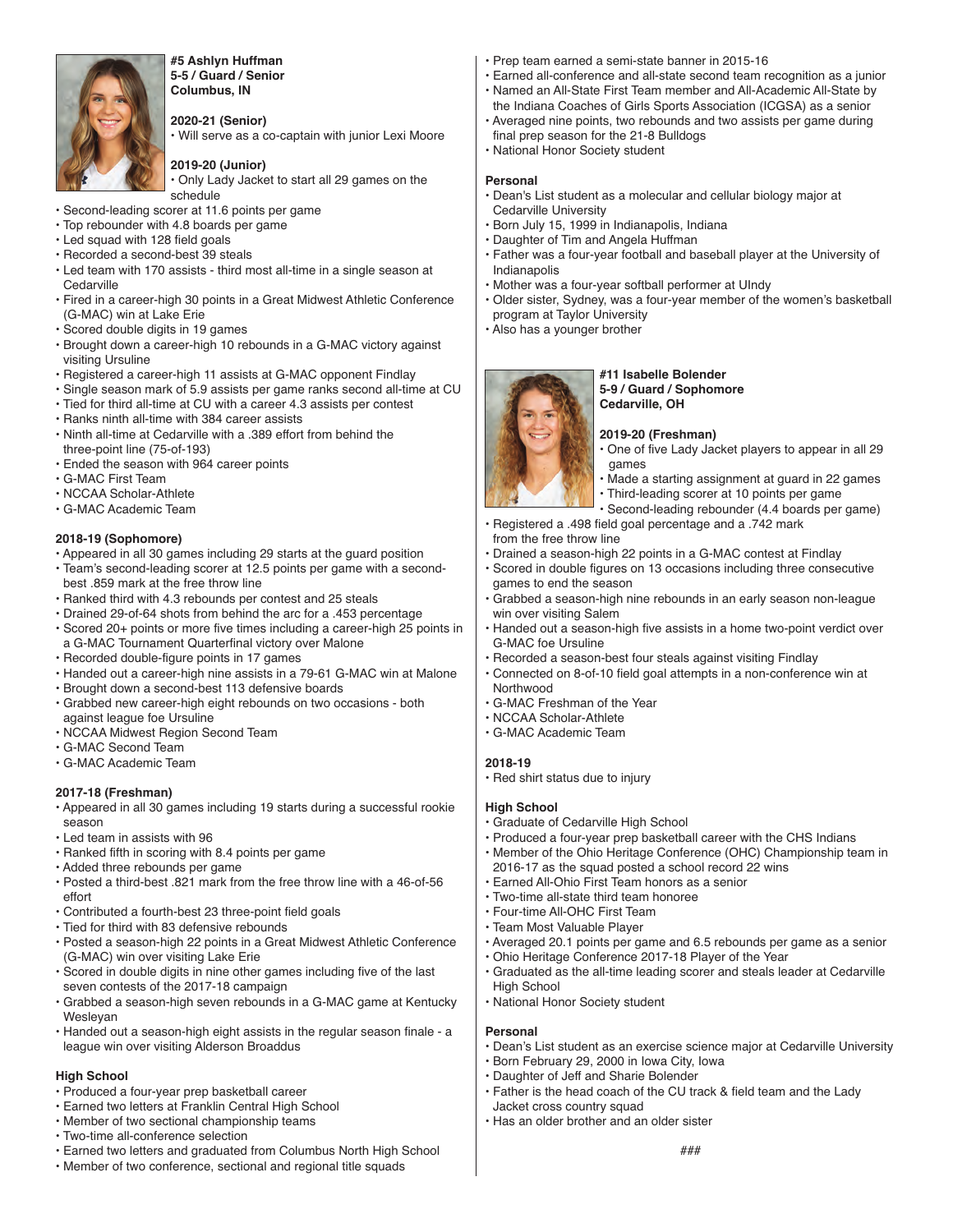

**#12 Abby Freeman 5-6 / Guard / Sophomore Delta, OH**

#### **2019-20 (Freshman)**

- Appeared in 17 of the 29 games during the campaign
- Averaged 1.6 points and 1.1 rebounds per game • Tossed in a season-high seven points in a Great Midwest Athletic Conference (G-MAC) home victory over Trevecca
- Grabbed a season-high five rebounds in a G-MAC win against visiting Ohio Valley
- Contributed five points, four rebounds and two assists in the NCCAA Midwest Region Championship victory versus Roberts Wesleyan
- G-MAC Academic Team

#### **High School**

- Four-year letter winner in basketball at Delta High School
- Member of first district championship team (2018-19) in school history
- 2018-19 All-Ohio Division III Special Mention
- Member of three sectional title squads and two Northwest Ohio Athletic League (NWOAL) championship teams
- Ohio All-Northwest District Division III First Team selection in 2018-19
- Two-time Ohio District 7 Division III First Team honors
- 2018-19 NWOAL Player of the Year
- Two-time NWOAL First Team recognition
- Holds school record for most career assists (228) and most assists in a season (95)
- Averaged 14.5 points, 4 rebounds and 3.7 assists per game as a senior
- National Honor Society student
- Ranked #1 in high school graduating class

#### **Personal**

- Nursing major at Cedarville University
- Born March 26, 2001 in Toledo, Ohio
- Daughter of Kevin and Terrie Freeman
- Older brother, Gabe, is a junior member of the baseball team at Huntington University



#### **#13 Stevie Johnting 5-9 / Guard / Senior Arcanum, OH**

#### **2019-20 (Junior)**

- Appeared in 28 of the 29 contests with one start
- Averaged 5.9 points and 2.1 rebounds per game • Led team with a .417 (48-of-115) effort from behind the three-point line
- Registered a second-best 48 three-point field goals
- Ranks fifth all-time at Cedarville with a .421 (115-of-273)mark from three point range
- Fired in a career-high 26 points (including a career-best seven three point field goals) in a Great Midwest Athletic Conference (G-MAC) game versus Findlay
- Also hit for double figures against Salem, Saginaw Valley State and ODU
- NCCAA Scholar-Athlete
- G-MAC Academic Team

#### **2018-19 (Sophomore)**

- Appeared in all 30 games of the campaign
- Hit the scoring column in 26 of the 30 games
- Averaged 3.7 points and 2.2 rebounds per game
- Tossed in a season-high nine points on two occasions both versus G-MAC foe Alderson Broaddus
- Registered a fifth-best 27 three-point field goals
- Garnered a career-high six rebounds against Malone in the opening round of the Great Midwest Tournament
- G-MAC Academic Team

#### **2017-18 (Freshman)**

- One of three rookies on the squad
- Appeared in 28 of the 30 games with seven starts
- Averaged 6 points and 2.2 rebounds per game
- Ranked third on the team with 40 three-point field goals while shooting a second-best .455 (40-of-88) from long range
- Hit for double figures on seven occasions
- Fired in a season-best 18 points including five three-pointers during a Great Midwest Athletic Conference (G-MAC) win against visiting Ursuline
- Brought down a season-high five rebounds in the G-MAC Tournament Semifinal game versus Hillsdale in the Callan Athletic Center
- Handed out a season-high three assists in back-to-back non-conference games with Indianapolis and Wilberforce

#### **High School**

- Produced a two-sport career at Arcanum High School
- Four-year letter winner in basketball
- Member of a sectional championship squad and earned All-State Third Team honors as a senior
- 2016-17 Ohio District 9 Division III Player of the Year
- Averaged 17 points per game with a .470 field goal percentage during final prep campaign
- Three-time Southwest District All-Star selection
- As a sophomore tied school record for most three-point field goals in a game and set a new school standard for most three-pointers in a single season (42)
- Four-year letter winner in volleyball
- All-conference honoree
- District All-Star as a senior
- National Honor Society student

#### **Personal**

- Dean's List student as an early childhood education major at Cedarville **University**
- Born June 30, 1998 in Greenville, Ohio
- Daughter of Steve and Lisa Johnting
- Has an older brother, two older sisters and a younger sister



**#20 Allie Marshall 5-11 / Forward / Sophomore Proctorville, OH**

#### **2019-20 (Freshman)**

- Appeared in 12 of the 29 games on the schedule
- Saw limited playing time averaging 3.3 minutes per contest
	- Scored a basket in the last regular season contest at Ohio Valley and against visiting Roberts

Wesleyan in the NCCAA Midwest Region title game

• Contributed eight boards, two blocked shots and an assist

#### **High School**

- Produced a successful four-sport career at Fairland High School
- Four-year letter winner in basketball
- Member of the 2017-19 District Championship squad
- Prep team earned three Ohio Valley Conference championship banners and four sectional titles
- Two-time Associated Press All-Ohio Honorable Mention (2017 and 2018) and Special Mention in 2019
- 2019 McDonald's All-American nominee
- District 13 All-Star Game and Ohio vs. West Virginia All-Star participant in 2019
- Associated Press Southeast Ohio All-District First Team as a senior and Second Team honoree in 2018 and 2017
- Southeast District Coaches Association First Team selection in 2019
- Three-time Ohio Valley Conference First Team honoree
- Scored 908 career points with 524 rebounds, 103 blocks, 241 steals and 146 assists
- Earned letters in cross country (1), volleyball (2) and track & field (4)
- Summa Cum Laude graduate

#### **Personal**

- Dean's List student as an early childhood education major at Cedarville **University**
- Born May 28, 2000 in Huntington, West Virginia
- Daughter of Eddie and Renee Marshall
- Father was a one-year member of the swim team at West Virginia Univ.
- Has an older sister and a younger sister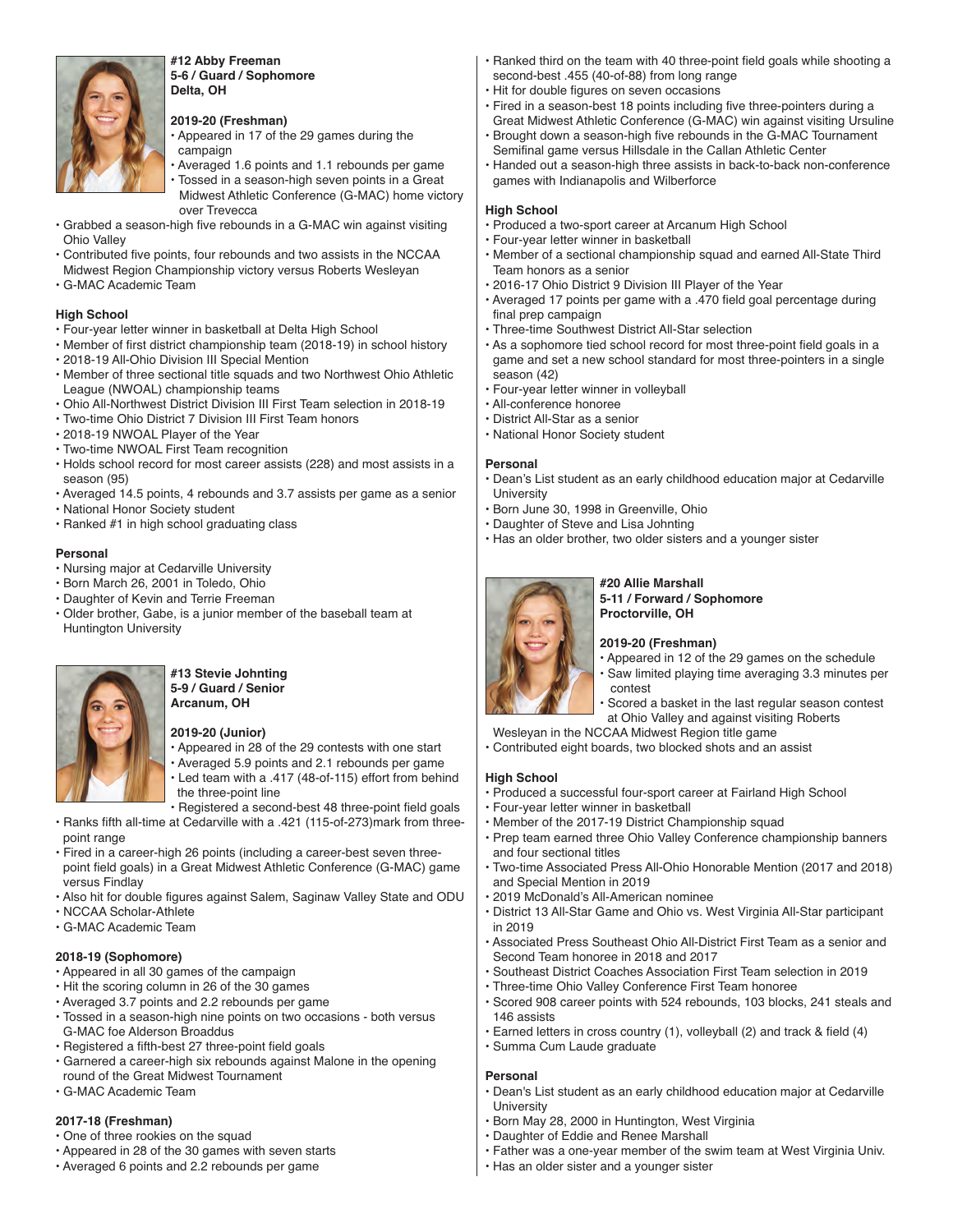

#### **#23 Lydia Sweeney 5-8 / Guard / Freshman Grand Island, NY**

#### **High School**

- Four-year letter winner in basketball at Grand Island Senior High School
- Member of two Niagara Frontier League (NFL) championships
- NFL Player of the Year
- Niagara Gazette Player of the Year
- All-Western New York First Team
- Buffalo News Western New York Second Team
- All-Niagara Frontier League First Team
- Averaged 23 points, 7.5 rebounds, 5.6 assists and 6 steals per game as a senior
- Four-year member of the lacrosse program
- ECIC Class C First Team
- All-Western New York Second Team
- Three-year member of the soccer program
- Two-time Niagara Frontier League (NFL) and Section VI Class A champions
- All-State Fifth Team selection
- All-Western New York Second Team
- All-NFL First Team
- National Honor Society student
- All-Western New York Scholar-Athlete

#### **Personal**

- Multi-age health and physical education major at Cedarville University
- Born May 31, 2002 in Grand Island, New York
- Daughter of Daniel and Jill Sweeney
- Has two older brothers and an older sister



#### **#24 Allison Mader 5-7 / Guard / Junior Tipp City, OH**

#### **2019-20 (Sophomore)**

- One of five Lady Jackets to appear in all 29 games
- Made four starts in the guard position
- Averaged 5.1 points and 1.7 rebounds per contest • Ranked fourth with 35 assists and 31 steals
- Tallied a career-high 10 points on four occasions -
- versus Christian Brothers, Ursuline, Hillsdale and Roberts Wesleyan
- Handed out a career-high five assists in the NCCAA Midwest Region final against Roberts Wesleyan
- Brought down a career-high six boards in a Great Midwest Athletic Conference (G-MAC) win over visiting Ohio Valley
- NCCAA Scholar-Athlete
- G-MAC Academic Team

#### **2018-19 (Freshman)**

- One of five freshmen on the women's basketball roster
- Appeared in 15 of the 30 contests on the schedule
- Averaged 1.9 ppg in just under four minutes of action per game
- Tossed in six points on two occasions home Great Midwest Athletic Conference wins over Ohio Valley and Lake Erie
- Registered three points, three rebounds and three assists in an early season win against visiting Ohio Christian
- G-MAC Academic Team

#### **High School**

- Produced a four-year prep basketball career at Tippecanoe High School
- Member of sectional, district and regional runner-up squads
- Helped team to the 2017-18 Greater Western Ohio Conference (GWOC) North Division Championship
- Participated in the North vs. South All-Star Game and the Ohio vs. Kentucky All-Star Game
- All-state honorable mention
- All-GWOC performer
- Registered a career-best scoring output of 32 points
- Ranks sixth all-time in scoring at Tippecanoe High School with 1,180 points
- Two-year participant in cross country
- Played volleyball as a freshman
- National Honor Society student

#### **Personal**

- Dean's List student as a Christian education major at Cedarville University
- Born October 7, 1999 in Dayton, Ohio
- Daughter of Kevin and Traci Mader
- Younger brother Nolan is a freshman member of the Indiana Wesleyan basketball program
- Also has three younger sisters



**#44 Lexi Moore 5-10 / Forward / Junior Beavercreek, OH**

#### **2020-21 (Junior)**

• Will serve as a co-captain with senior Ashlyn Huffman

#### **2019-20 (Sophomore)**

• One of five players to appear in all 29 games

- Made 19 starts in the forward position
- Averaged 3.9 points and 3.4 rebounds per contest
- Team's second-best offensive rebounder with 37
- Ranked fourth with a .495 field goal percentage on a 46-of-93 effort
- Twice scored a career-high eight points versus Northwood and at Malone
- Recorded a season-high seven boards on three occasions against Great Midwest Athletic Conference (G-MAC) opponents - Tiffin, Ohio Dominican and Malone
- G-MAC Academic Team

#### **2018-19 (Freshman)**

- One of five freshmen on the squad
- Appeared in 26 of 30 games during the season
- Averaged 1.6 points per game
- Tied for a fourth-best 2.3 rebounds per contest
- Added 17 steals
- Tallied a season-high six points on two occasions a non-conference win over Ohio Christian and a Great Midwest victory against Ursuline
- Brought in a season-high nine rebounds in a 90-50 home conference versus Tiffin
- Garnered a rebound in 22 of her 26 games off the bench
- G-MAC Academic Team

#### **High School**

- Two-sport prep athlete at Beavercreek High School
- Four-year letter winner in basketball
- Two-time team captain
- Southwest District Ohio All-Star
- Played in the District All-Star Game
- Greater Western Ohio Conference (GWOC) Leadership Award winner
- Archie Griffin Sportsmanship Award recipient
- Four-time GWOC Scholar-Athlete
- Two-year volleyball participant
- Earned one letter in volleyball
- National Honor Society student

• Daughter of Chris and Tammy Moore

#### **Personal**

• Dean's List student as an early childhood education major at Cedarville **University** • Born April 18, 2000 in Beavercreek, Ohio

• Father played basketball at Urbana University and Clark State University

**###**